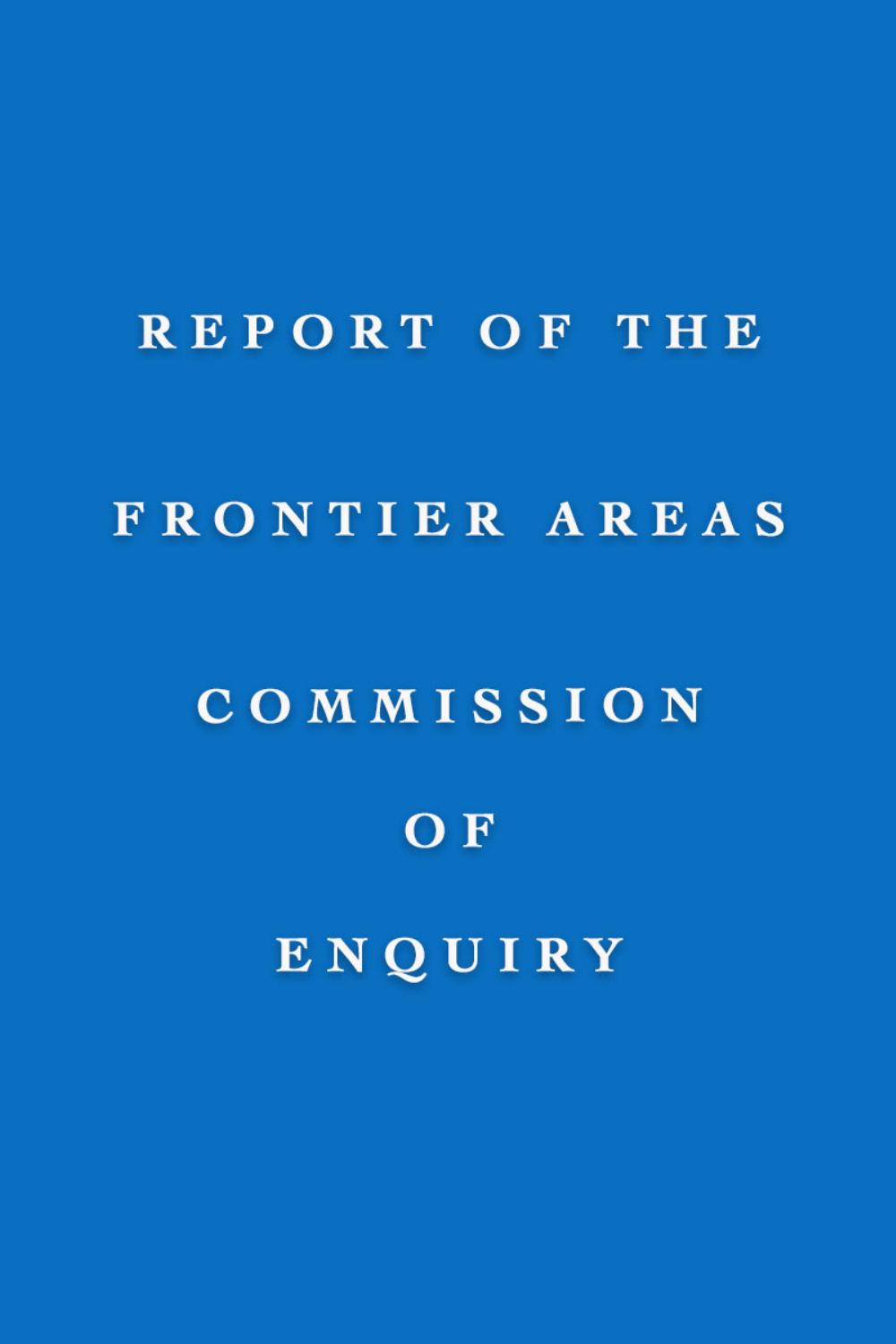#### **REPORT OF THE FRONTIER AREAS COMMISSION OF ENQUIRY**

#### **CHAPTER I: THE PROBLEM**

#### **1. Origin of Committee**

The Committee originated from the conclusions reached in the conversations between His Majesty's Government and the Executive Council of the Governor of Burma in London in January, 1947. Paragraph 8(d) of these Conclusions states:- "A Committee of Enquiry shall be set up forthwith as to the best method of associating the Frontier peoples with the working out of the new constitution for Burma. Such Committee will consist of equal numbers of persons from the Frontier Areas, nominated by the Governor after consultation with the leaders of those areas, with a neutral Chairman from outside Burma selected by agreement. Such Committee shall be asked to report to the Government of Burma and His Majesty's Government before the summoning of the Constituent Assembly."

#### **2. Terms of Reference**

The terms of reference of the Committee were those quoted above. They have, of course, to be considered in the light of the statement of the agreed objective of His Majesty's Government and the Government of Burma with which paragraph 8 of the Conclusions opens:- "To achieve the early unification of the Frontier Areas and Ministerial Burma with the free consent of the inhabitants of those areas."

#### **3. Scope of Committee**

For the purposes of this Enquiry, Frontier peoples have been taken as those inhabiting the areas listed in both parts of the Second Schedule to the Government of Burma Act, 1935. These areas fall into two divisions, Part I administered by the Governor in his discretion and Part II administered by the Governor in his individual judgment. It was also decided that, although the three States of Karenni were not part of the Scheduled Areas and did not therefore necessarily come within the purview of the Committee, they should be invited to send representatives to express their views, on account of their close economic and racial ties with both Scheduled Areas and Burma proper. All three Karenni States duly accepted this invitation.

#### **4. Administrative Units in Scheduled Areas**

The Scheduled Areas as defined in the 1935 Act cover 113,000 square miles or about 47% of the total area of Burma. The population, however, is only 2,400,000 or 16% of the total. The main administrative units are the following:-

#### *(i) Federated Shan States.*

 $\overline{a}$ 

The Shan States, though British territory, are a quasi autonomous area ruled by hereditary Shan Chiefs known as Sawbwas, under the general supervision of the Governor of Burma. In 1922 the states were

<sup>&</sup>lt;sup>1</sup> Burma: The Frontier Areas Commission of Enquiry: Report Submitted to His Majesty's Government in the United Kingdom and to the Government of Burma, Cmd 7138, (June 1947) (HMSO, 1947).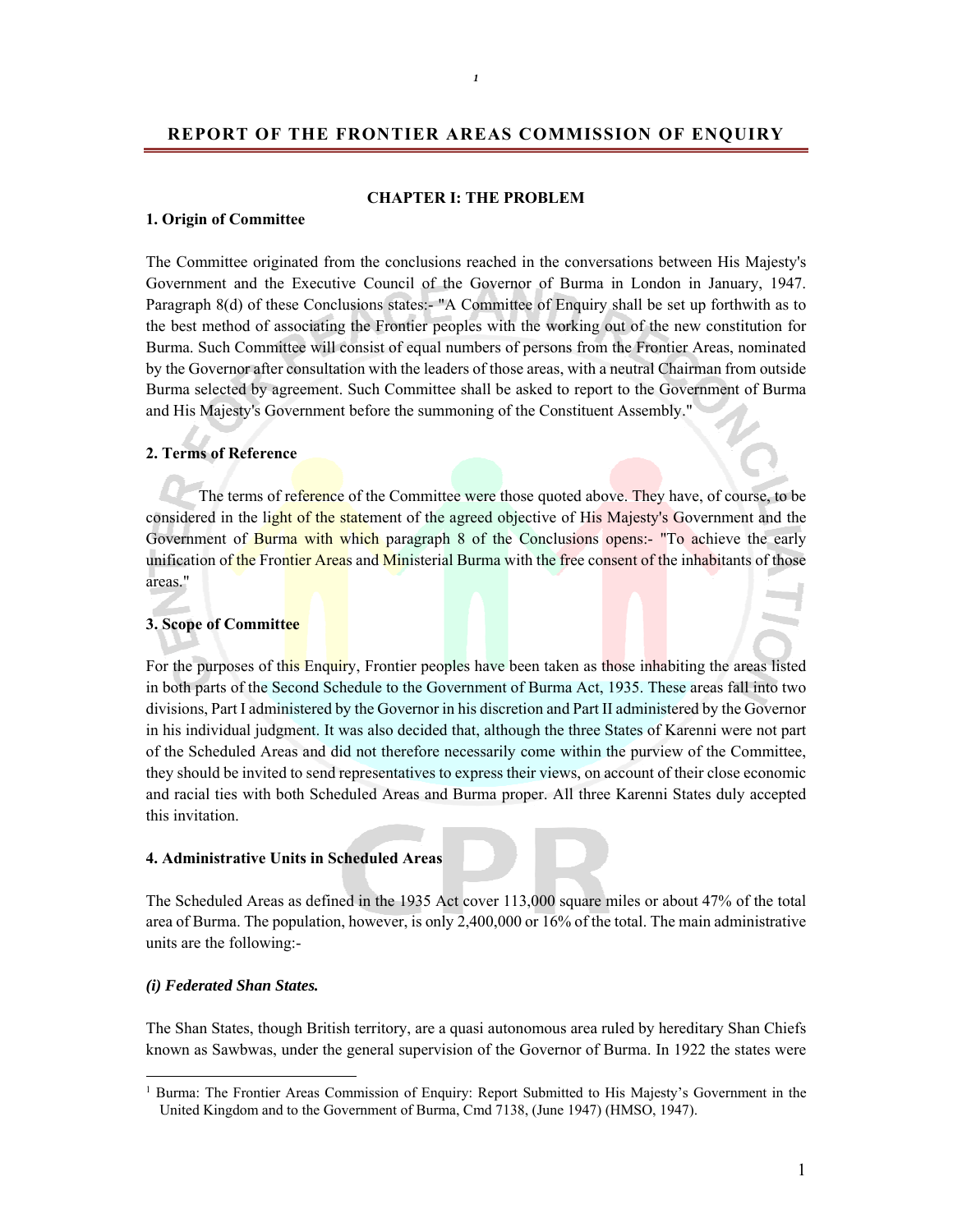formed into a species of federation for purposes of common subjects and for administrative purposes were divided into southern and northern groups. Within the Federation are the notified areas of Taunggyi, Kalaw and Lashio and the civil stations of Loilem and Loimwe, which were originally carved off from the states and placed under the direct administration of the Government of Burma through the Federation officials.

The two groups are:-

#### *(a) Southern Shan States.*

Area 36,416 sq.mls. Total Population \*

\* (Gross figures for population are taken from the 1941 Census. The 1941 figures for population by race were lost as a result of the Japanese invasion. Figures in this paragraph are based on the assumption that percentages given in the 1931 Census remained approximately the same in 1941 and that the increase in population should be distributed between races accordingly. Population by Races:

| 515,412        | <sub>or</sub> | 55.6%   |  |
|----------------|---------------|---------|--|
| 192,108        | or            | 20.4%   |  |
| 152,955        | <sub>or</sub> | 16.5%   |  |
| 50,985         | or            | $5.5\%$ |  |
| 18,540         | <sub>or</sub> | 2.0%    |  |
|                |               |         |  |
|                |               |         |  |
|                |               |         |  |
| 21,400 sq.mls. |               |         |  |
|                |               |         |  |
| 690,000        |               |         |  |
| 82,614         |               |         |  |
|                |               |         |  |
| 333,960        | or            | 44%     |  |
| 220,000        | or            | 28%     |  |
| 93,840         | or            | 12%     |  |
| 71,070         | or            | $9\%$   |  |
| 53,130         | or            | 7%      |  |
|                |               |         |  |

They are six states in the Northern group including the Wa State of Mong Lun. The other Wa States which are not in the Federation were brought under administration only in 1935 and the Was are still addicted to headhunting. Kokang, a sub-state of North Hsenwi with a predominantly Chinese population and administered by a Chinese Myosa. claimed to be a separate state during the war.

#### *(ii) (a) Bhamo District.*

| $4,148$ sq.mls. |    |       |
|-----------------|----|-------|
| 129,000         |    |       |
| 52,000          |    |       |
| 77,000          |    |       |
|                 |    |       |
| 49.794          | or | 38.6% |
| 36,765          | or | 28.5% |
|                 |    |       |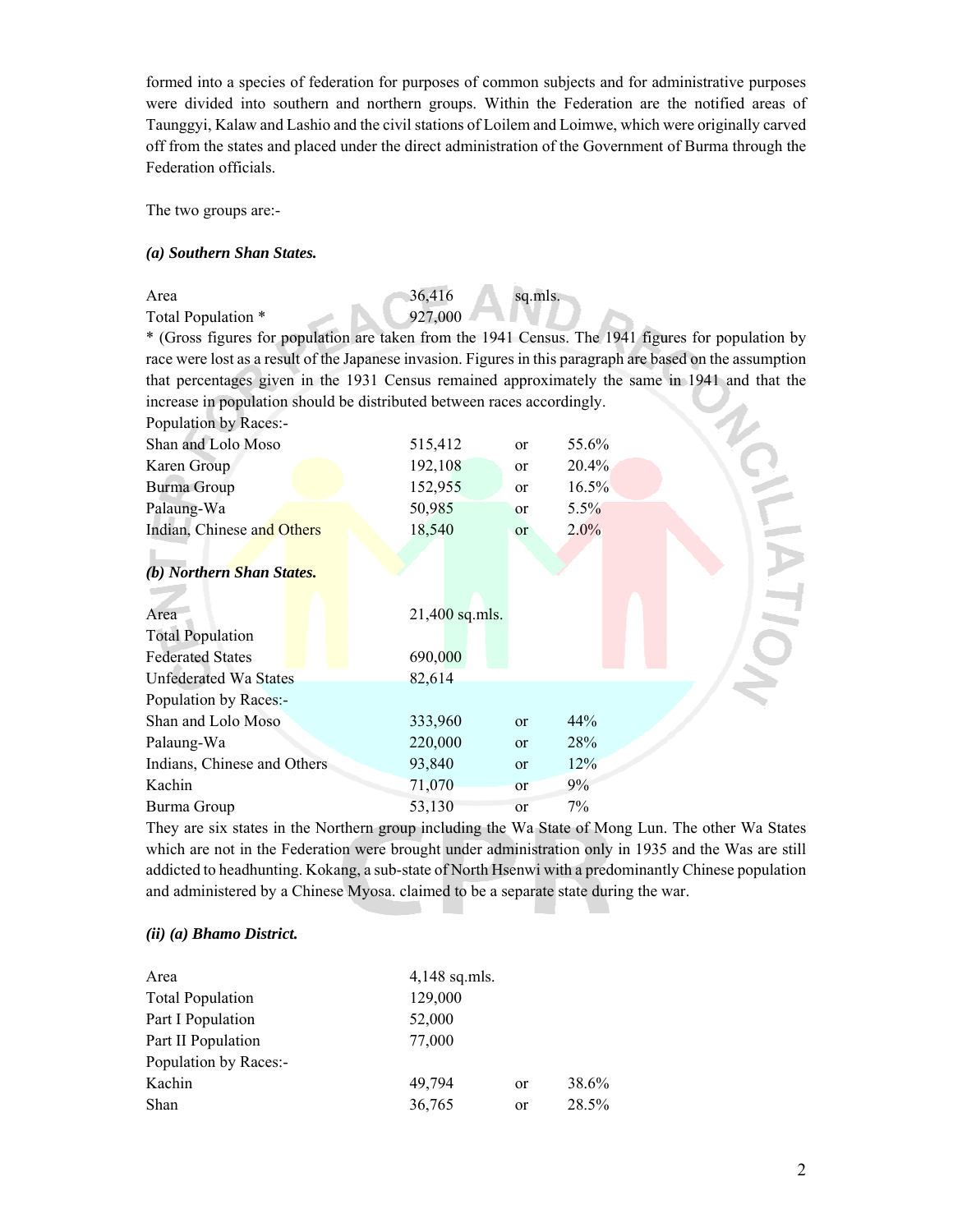| Burma Group                                                                                 | 33,540 | or | 26.0% |  |  |
|---------------------------------------------------------------------------------------------|--------|----|-------|--|--|
| Indian, Chinese and Others                                                                  | 8.901  | or | 6.9%  |  |  |
| The Bhamo Part II Area is a Constituency Area, represented in the Burma Legislature and the |        |    |       |  |  |
| Constituent Assembly.                                                                       |        |    |       |  |  |

#### *(b) Myitkyina District.*

| Area                       |         |               | 19,762 sq.mls. (excluding the Triangle not measured). |
|----------------------------|---------|---------------|-------------------------------------------------------|
| <b>Total Population</b>    | 298,000 |               |                                                       |
| Part I Population          | 189,000 |               |                                                       |
| Part II Population         | 109,000 |               |                                                       |
| Population by Races:-      |         |               |                                                       |
| Kachin                     | 157,642 | <b>or</b>     | 53.2%                                                 |
| Shan, Lolo Moso            | 76,586  | <sub>or</sub> | 26.0%                                                 |
| Burma Group                | 40,230  | <sub>or</sub> | 13.7%                                                 |
| Indian, Chinese and Others | 23,542  | <sub>or</sub> | $7.1\%$                                               |

Almost all the Burma Group of the population live in the Part II Area. Of this Area, Myitkyina is represented in the Burma Legislature and the Constituent Assembly, but Kamaing Township is Non-Constituency. The Shan States in the Hkamti Long Area are included in Part I. Katha District. This district is in Ministerial Burma, but includes a small Part I Area inhabited by a few hundred Kachins.

#### *(iii) (a) Chin Hills District.*

| Area                    | 10,337 sq.mls. |    |       |  |  |
|-------------------------|----------------|----|-------|--|--|
| <b>Total Population</b> | 186,000        |    |       |  |  |
| Population by Races:-   |                |    |       |  |  |
| Chins                   | 183,768        | or | 98.8% |  |  |
| Others 1                | 2,232          | or | 1.2%  |  |  |

Kanpetlet Subdivision in the south of the district has close ties with the neighboruing Chin population of Ministerial Burma.

#### *(b) Arakan Hill Tracts.*

| Area                    | $3,543$ sq.mls. |               |       |
|-------------------------|-----------------|---------------|-------|
| <b>Total Population</b> | 34,000          |               |       |
| Population by Races:-   |                 |               |       |
| Chin                    | 25,772          | <sub>or</sub> | 75.8% |
| Others                  | 4,624           | <sub>or</sub> | 13.6% |
| Burma Group             | 3,570           | <sub>or</sub> | 10.6% |

The Burma Group of the population who are Arakanese Buddhists nearly all live in the Southern part of the Tract bordering on the Arakan Division.

#### *(iv) (a) Salween District.*

| Area                    | $2,582$ sq.mls. |    |         |
|-------------------------|-----------------|----|---------|
| <b>Total Population</b> | 57,000          |    |         |
| Population by Races:-   |                 |    |         |
| Karen Group             | 49,020          | or | 86.0%   |
| Tai(Shan)               | 4.389           | or | $7.7\%$ |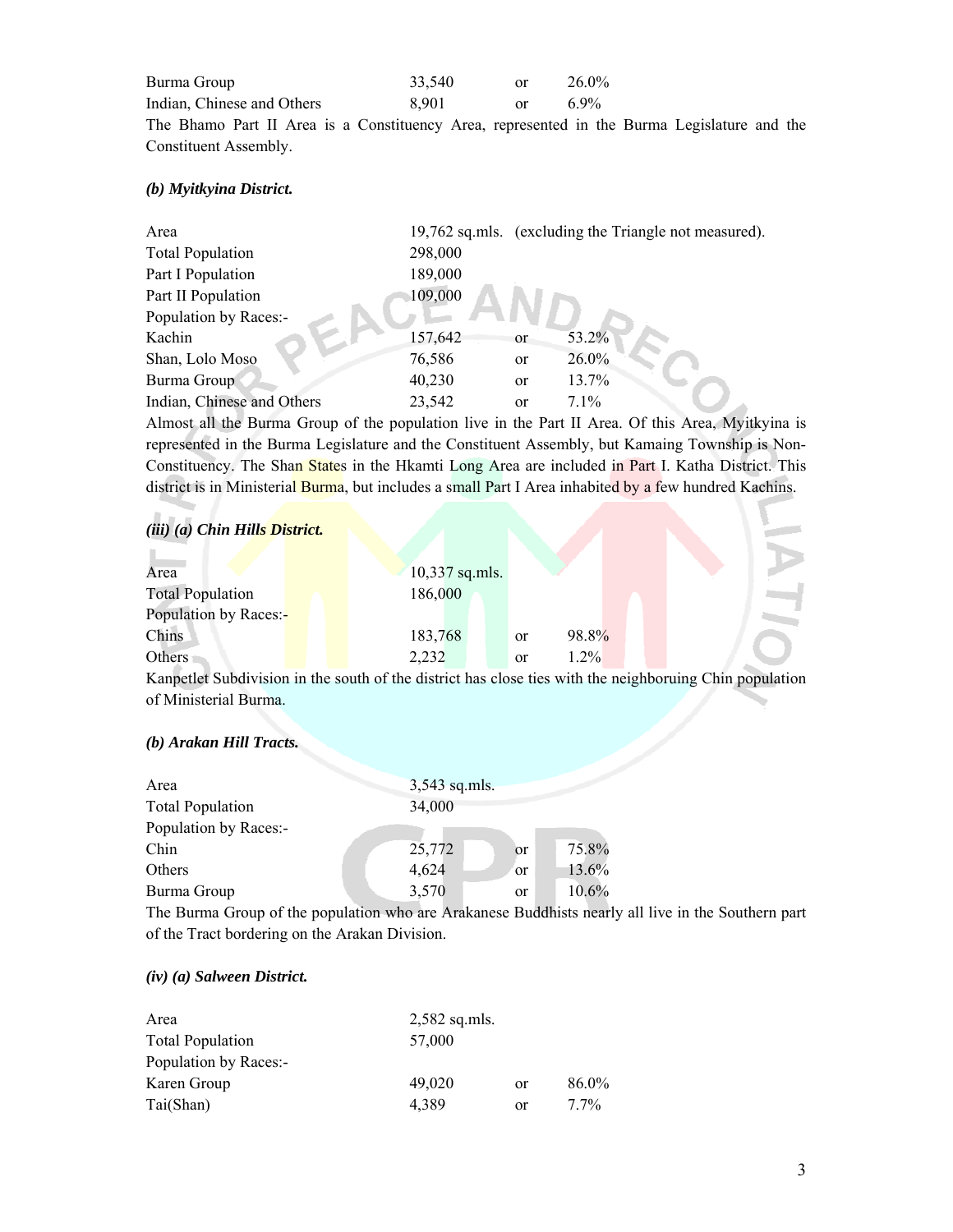| <b>Burmese</b>             | 2,223           | <sub>or</sub> | 3.9%    |
|----------------------------|-----------------|---------------|---------|
| Others                     | 1,311           | <sub>or</sub> | 2.4%    |
|                            |                 |               |         |
| $(b)$ Karenni.             |                 |               |         |
| Area                       | $4,519$ sq.mls. |               |         |
| <b>Total Population</b>    | 70,000          |               |         |
| Population by Races:-      |                 |               |         |
| Karen                      | 51,310          | <sub>or</sub> | 73.3%   |
| Shan                       | 13,580          | <sub>or</sub> | 19.4%   |
| Burma Group                | 2,660           | or            | 3.8%    |
| Others                     | 2,450           | <sub>or</sub> | $3.5\%$ |
|                            |                 |               |         |
| $(v)$ Naga Hills District. |                 |               |         |

| Area                                    |                                              |               | 5,895 sq.mls. (excluding Homalin (Part II) Subdivision) |  |  |  |
|-----------------------------------------|----------------------------------------------|---------------|---------------------------------------------------------|--|--|--|
| <b>Total Population</b>                 | $84,000 +$ Homalin approx $48,000 = 132,000$ |               |                                                         |  |  |  |
| Population by Races, Part I Area only:- |                                              |               |                                                         |  |  |  |
| Naga                                    | 71.736                                       | <sub>or</sub> | $85.4\%$                                                |  |  |  |
| Tai                                     | 12.264                                       | or            | $14.6\%$                                                |  |  |  |

Homalin Subdivision is a Part II Non-Constituency Area more advanced than the rest of the district. In Part I, the Shan States of Thaungdut and Singkaling Hkamti, and the Somra Tract inhabited by Chins and Shans, are more advanced than the rest of the district which is inhabited by the Naga tribes. These are the most backward of all frontier peoples, still addicted to head-hunting and human sacrifice. They were brought under administration only in 1940, and little progress in civilizing them has so far been possible.

#### **(vi) Other Part II Areas.**

(a) Tamu Township Population 5,870

Tamu Township is a small Part II Non-Constituency Area on the India-Burma frontier in the Upper Chindwin District. Details of the racial composition of the population are lacking, but it is known to be predominantly Shan.

Details of the racial composition of the population in these areas (b) to (e) bordering on the Salween District, are lacking, but it is known to be predominantly Karen. All four areas are represented in the Burma Legislature and the Constituent Assembly.

#### **5. Geographical and Historical Background of Frontier Areas.**

Reference to the map of Burma shows that the great river valleys of Burma proper are surrounded from the North-West to the South-East by and unbroken chain of mountain and hill country covering all land approaches from India and China and all except the extreme South-Eastern approach from Siam. These hill areas contain more than 100 distinct tribes. The great majority, however, are too small to be of political importance and the four largest, Shans, Kachins, Chins, and Karens, dominate more than 95 percent of the Frontier Areas between them.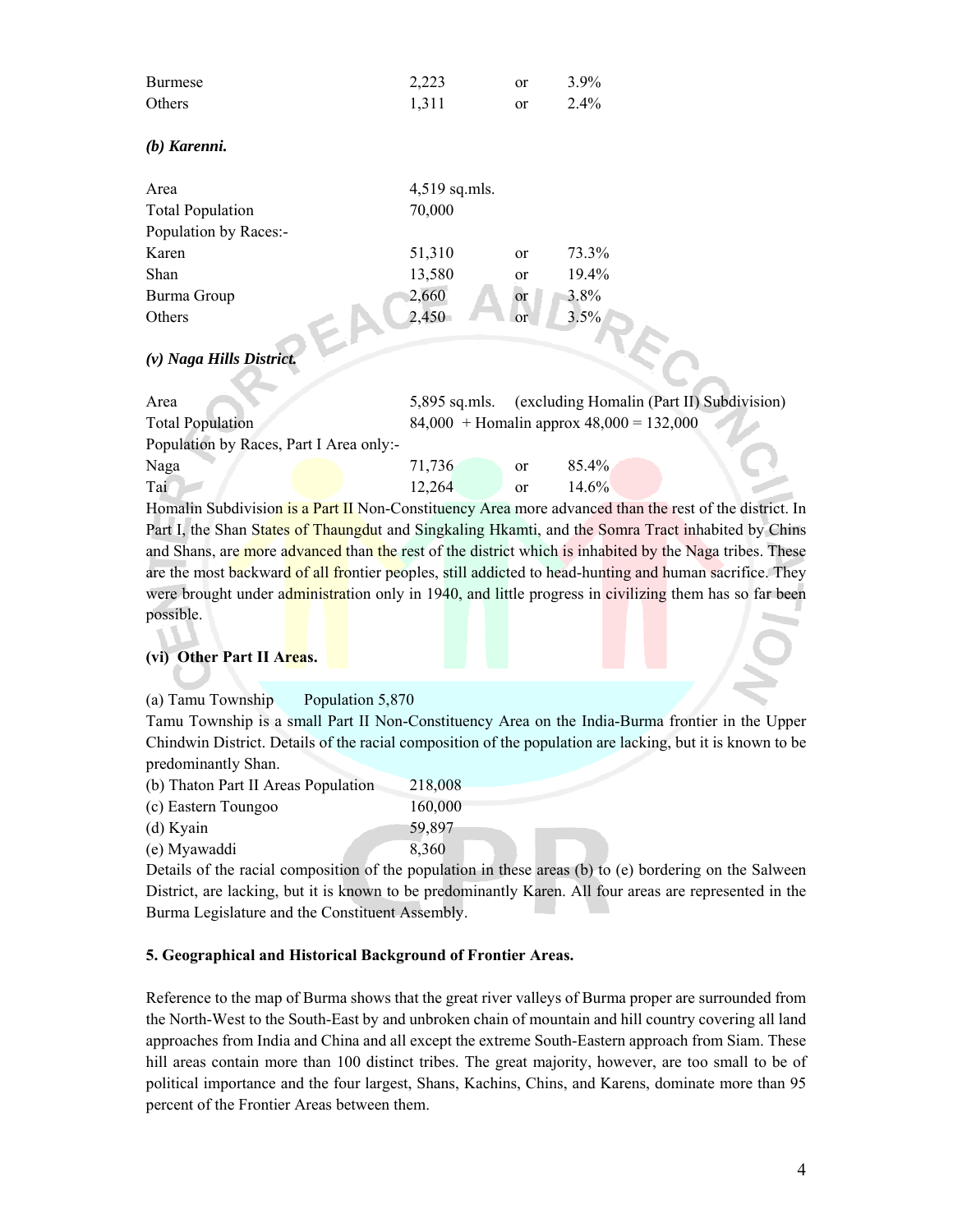Although there is a diversity of languages, dress and customs ethnological research discovers an intimate relationship not only between the races of the Frontier Areas but also between them and the Burmans and the Karens. Most of the races belong to the ethnological group known as Tibeto-Burmans, subdivided into Eastern Tibeto-Burmans and Western Tibeto-Burmans. To the former class belong the Chins, the Kachins and the Nagas of Upper Burma and to the latter the Burmese of the Irrawaddy Valley, the Marus and Lasis of the N'Maikha, the Lisaws of the Salween and the Lahus and Akhas of the Mekong. There are signs of a common ancestry in the languages of the Burmese, the Chins and the Kachins. The Shans, Palaungs and the Was, however, belong to a separate though allied ethnological group known as the Tais.

The historical and cultural links between the Burmese and the Shans have been particularly close. In the middle of the 8th Century, the Shans formed a powerful state in Nanchao, the modern Yunnan, and could resist Chinese attempts at conquest until 1253. About 1254 the ruler of Nanchao subjugated certain tribes of the Upper Irrawaddy and had close relations with the Kingdom of Burma, composed of Pyus, a race which later merged with others to form the Burmese.

In 1253 the Shan Kingdom of Nanchao was broken up by the Tartar Emperor Kublai Khan and the Shans were forced to migrate mainly south and west. Some of them entered Siam and founded a kingdom at Chieng Rai in 12762, another at Chieng Mai, in 1296, and a third at Ayuthiya in 1351, after defeating older kingdoms established by the Mons. These kingdoms in later centuries were consolidated into the Kingdoms of Siam. An earlier migration of Shans which took place before the Chinese conquest of Nanchao was across northern Burma into Assam where they founded the once powerful Kingdom of Ahom. There is an obvious connection between the words Ahon, Assam, Shan and Siam.

In the period of the Kingdom of Pagan (1044-1287) the Shans had established in northern Burma a state known as Maw and comprising Mogaung and Mohnyin, but though it is recorded in Burmese chronicles the the Sawbwa of Maw sent tributes and a princess to wed King Anawrahta of Pagan, he was probably independent. After the fall of Pagan before the Tartars in 1287, three Shan princes dominated Upper Burma, one of them, Thihathu, becoming king in 1312 with his capital at Pinya. A younger son of his set up an independent kingdom at Sagaing in 1315. There was at this period a large penetration of Shans into Upper Burma, and even further south to Toungoo. The Shans of Maw, now gradually strengthened by fresh Shan migration, invaded both the kingdoms of Pinya and Sagaing in 1364. After their departure the two kingdoms were united under another Shan King, Thadomingya, who built his capital at Ava. By the time of his successor, Minkyiswasawke (1368-1401), the Shan dynasty had merged with the remnants of the older Burmese dynasty of Pagan and many of the Shans who had penetrated into Burma and had intermarried became indistinguishable from the Burmese.

There was a second invsion of Upper Burma by the Shans in 1507, this time by Sawlon, Chief of Mohnyin, who attacked over a long front and began a systematic destruction of the Burmese kingdom, until it fell in 1527 with the death of its king in battle. A great part of the Burmese population of Upper Burma migrated southwards to the new Burmese kingdom of Toungoo. After the conquest, Sawlon set up his son Thohanbwa (1527-43) as King of Ava who was afterwards assassinated and was succeeded by the Sawbwa of Hsipaw under the title of Khonmaing in 1543. The dynasty founded by him ruled Upper Burma until Bayinnaung, the Burmese King of Toungoo, reconquered it in 1555. The latter King, as part of the process of consolidating the whole of Upper Burma in three campaigns, invaded the Shan States, on after another, including Mohnyin and Mogaung and also two states, Chiengmai and Linzin, which are now in Siam, The suzerainty of the Kings of Burma over the Shan Chiefs dates from that period. Bayinnaung also established the Buddhist faith in the Shan States.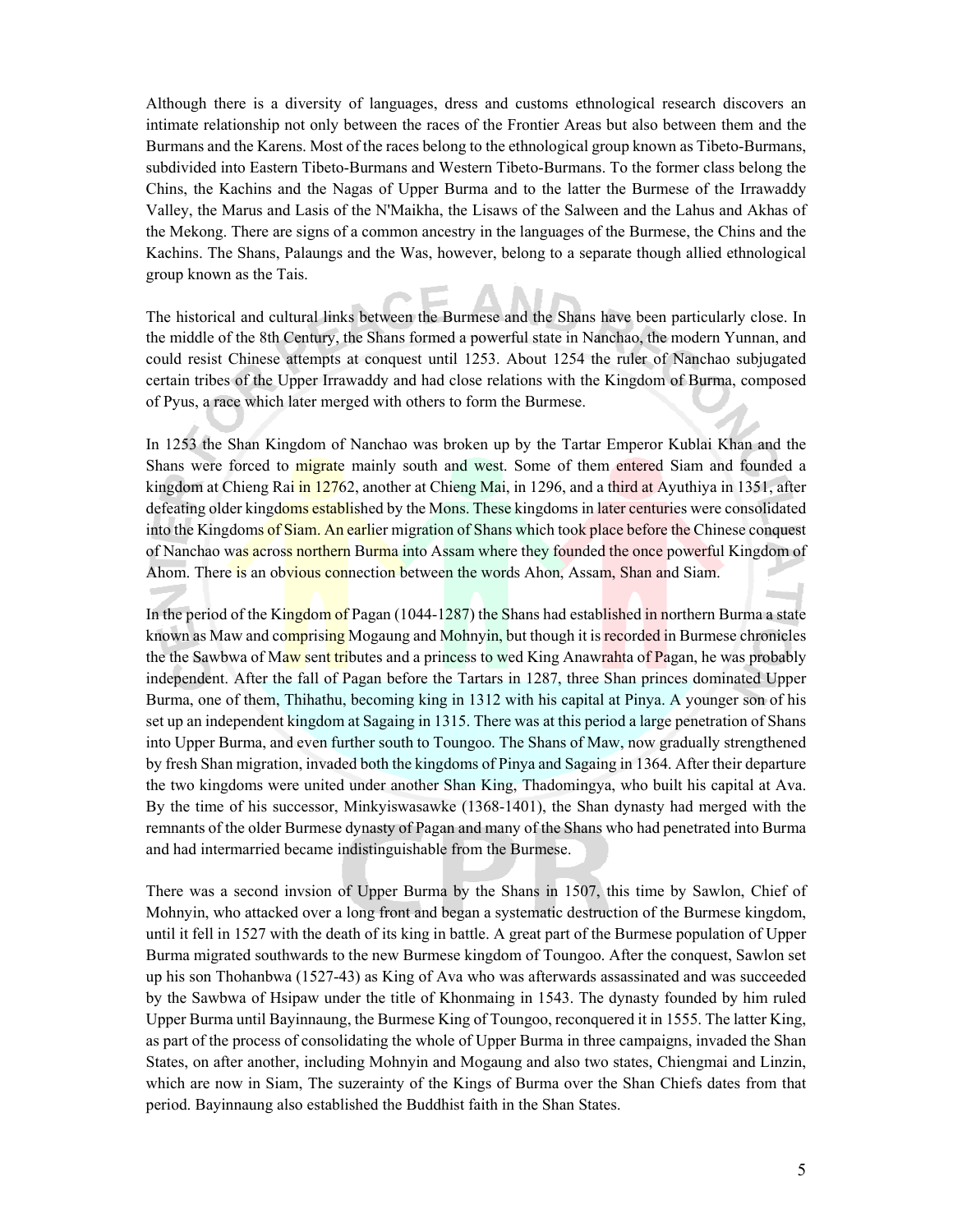It was traditional Burmese policy not to interfere with the internal administration of their feudatory states and Shan chieftains were left to rule their own states. Many young Shan princes and princesses were, however, brought up at the Burmese court, many Shan princesses became Burmese queens and Shan levies were from that period constantly present in the Burmese armies, being particularly noted for their spearmanship and for their skill in fighting on elephants. Though the Shans preserve their own language, many Shans have learnt Burmese and in fact the two races share a common culture, and almost a common literature. The last King of Burma, Thibaw, was half Shan. After the annexation of Upper Burma in 1886 the British had succeeded to the rights of the Burmese kings. Many of the Shan chieftains, however, looked askance at the claim and rallied round a Burmese prince, the Limbin Mintha, in an attempt to resist the British, an attempt which they gave up when it proved hopeless.

The relationship between the Burmese and the Kachins was less close. As a race the Kachins originate from the eastern portion of the Tibetan plateau and , as compared to the Burmese, the Chins and the Shan, they are latecomers into Burma, though they have now reached as far south as the Shan State of Kengtung and the concentration of hills in the Myitkyina, Bhamo and Katha districts. They are scarcely mentioned in Burmese chronicles and inscriptions before the 15th century, but the Burmese King Bayinnaung of Toungoo (1551-81) used Kachin levies for his army. It was their custom to obtain permission from the ruler of the country or state before practising shifting cultivation in the hills and it may be assumed that, though they governed themselves according to tribal customs, they acknowledged the suzerainty of the Burmese or Shan ruler concerned. The armies of King Alaungpaya (1752-60) contained Kachin levies.

The Burmese were not interested in the internal administration of the Kachins and the suzerainty exercised did not mean much more than occasional persents or tribute from the Kachins and their occasional service in Burmese armies. In some cases Kachin Duwas of importance received appointment orders from the Burmese King. Thus the Kansi Duwa, a powerful chieftain, received his appointment order and his badge of office from King Mindon (1853-1878) U Khaung in the same period was appointed military commander in Hkamti Long by King Mindon and placed under the orders of the Sawbwa of Wuntho.

The Kachins did not take easily to the idea of submitting to the British on the annexation of Upper Burma in 1886 and several British expeditions had to be sent to the Kachin Hills, the Kachins resisting with considerable success. It was not until 1895 that the Kachins opposition could be broken and British administration introduced in the Kachin Hills by the Kachin Hill Tribes Regulation of that year. As the Kachins are not self-sufficient in their hills they have always been obliged to maintain contact with the plains population through Shan-Burmese villages in the foothills. Some Kachins know Burmese.

Sections of the Chins who have migrated into Burma from the Tibetan plateau almost in a straight line down south are to be found from the Somra Hill Tracts down to Cape Negrais. The Chins, then mostly in north-western Burma, are known to have had social intercourse with the Burmese at the time of the Kingdom of Pagan (1044-1287). There were Chin levies in the armies of King Bayinnaung of Toungoo (1551-81) and of King Alaungpaya of Ava (1752-60).

 Local tradition has it that the ancestors of some of the people forming the principal tribes ascended the Chin lands from the Kale-Kabaw and the Myittha river valleys. One group went there by the foothill Burmese village, Yazagyo, and are the clans now inhabiting the north-east region of Tiddim. Another group went up Mount Kennedy from the Kale Valley. They then descended the western slope of Mount Kennedy and settled in Zangpitam above Thuklai village, Siyin Valley. Later they continued their move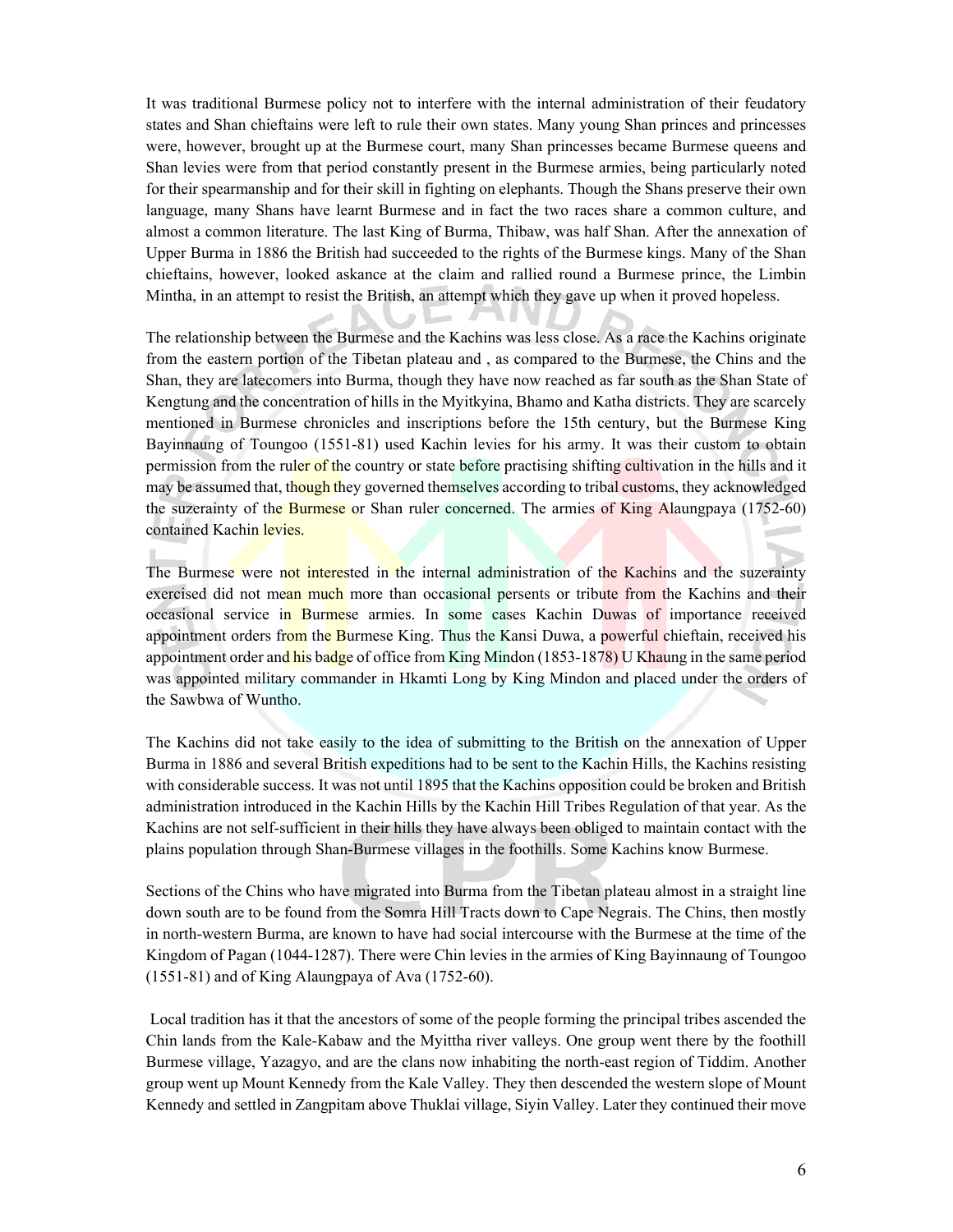to Cimnuai near Saizang village, Sokte area. Their descendants spread along various routes from Cimnuai and are believed to be the ancestors of the present tribes of SiYin, Dokte, Kamhau, Zo and Thado. The remainder moved from the Myittha river valley into the central Chin country and were the ancestors of the Zanniats, Zahaus, Tashons of Falam and various tribes of Haka.

It is not within tribal memory that any full-scale organised war was ever waged between the Burmese kings and the Chins, but minor hostilities used to occur at times in the foothill valleys, resulting in raids and skirmishes on the border.

British troops were in action against the Northern Chins after the annexation of Upper Burma for a continued period of seven months or thereabouts among the foothills now passed by the Kalemyo-Fort White-Tiddim road, at a place called Leisan (now known as the Basha hill). The Chins resisted the advance of British troops fearlessly till they were subdued. It was not until 1892 that the northern people now inhabiting the Tiddim subdivision were totally disarmed. The central Chins did not offer any fullscale resistance. Further down in the south, the various tribes of the Haka subdivision resisted sternly the advance of the forces from the Gangaw Valley.

There is a great deal of social intercourse between the Chins and the Burmese and a considerable number of Chins speak Burmese. Many Chins living in the Pakokku, Thayetmyo, Prome and Henzada districts have become Burmanised, being mostly Buddhists. Even in respect of the Chins in the Chin Hills District, those who inhabit the southern portion and those areas adjacent to the Kale-Kabaw valley are in close touch with the Burmese. The Chins have frequently expressed a desire to have Burmese as the medium of instruction in their schools.

The Karens of the Frontier Areas, apart from Karenni, are mostly found in the Salween District, in certain portions of the Southern Shan States and in the hill areas of the Toungoo District. The Karens in the Shan States naturally have close relations with the Shans, while the Karens of the Salween District live intermingled with the Shans and other races, which form the minority population of this district. They were the earliest settlers in Burma and, after migrating southwards through the hill areas, some penetrated into the plains of the Irrawaddy Delta and the Tenasserim Division and lived peacefully with other races. Peace loving, shy and aloof by nature, many preferred to remain in the seclusion of the hills. The Salween District was ruled by a Chief Sgaw Saw Ku at the time of the British annnexation of Tenasserim, who surrendered the district to the British authorities.

Karenni, the home of the Red Karens, is made up of the State of Kantarawaddi, forming Eastern Karenni, and the States of Bawlake and Kyebogyi forming Western karenni. At some periods in the history of Burma the Chiefs of Karenni were feudatories of the Burmese King. Thus King Minkyinyo (1486-1531) received propitiatory tribute from the rulers of Karenni. Nevertheless no attempt was ever made by Burmese kings to interfere with the States till 1845, when the Red Karens became aggressive and raided the neighbouring Shan States in pursuit of slaves. The Burmese raised an expeditionary force in the Shan States, raided Karenni and did not withdraw until the Red Karens submitted. After this trouble the Chief of Kyebogyi, formerly an official of the Chief of Bawlake, received from the Burmese King recognition as the ruler of a separate state in Karenni and the title of Myosa. In 1886 the Chief of Kantarawadi in Eastern Karenni assisted the Burmese King in suppressing a rebellion led by the latter's son, the Prince of Mingun and in recognition of these services the Chief was granted by King Mindon a letter of appointment under the title of Myosa of Kantarawadi. In 1881 the Chief sent his son Sawlawi with presents to King Thibaw at Mandalay and Sawlawi received royal recognition as Kyem-mong, or heir apparent, of the State.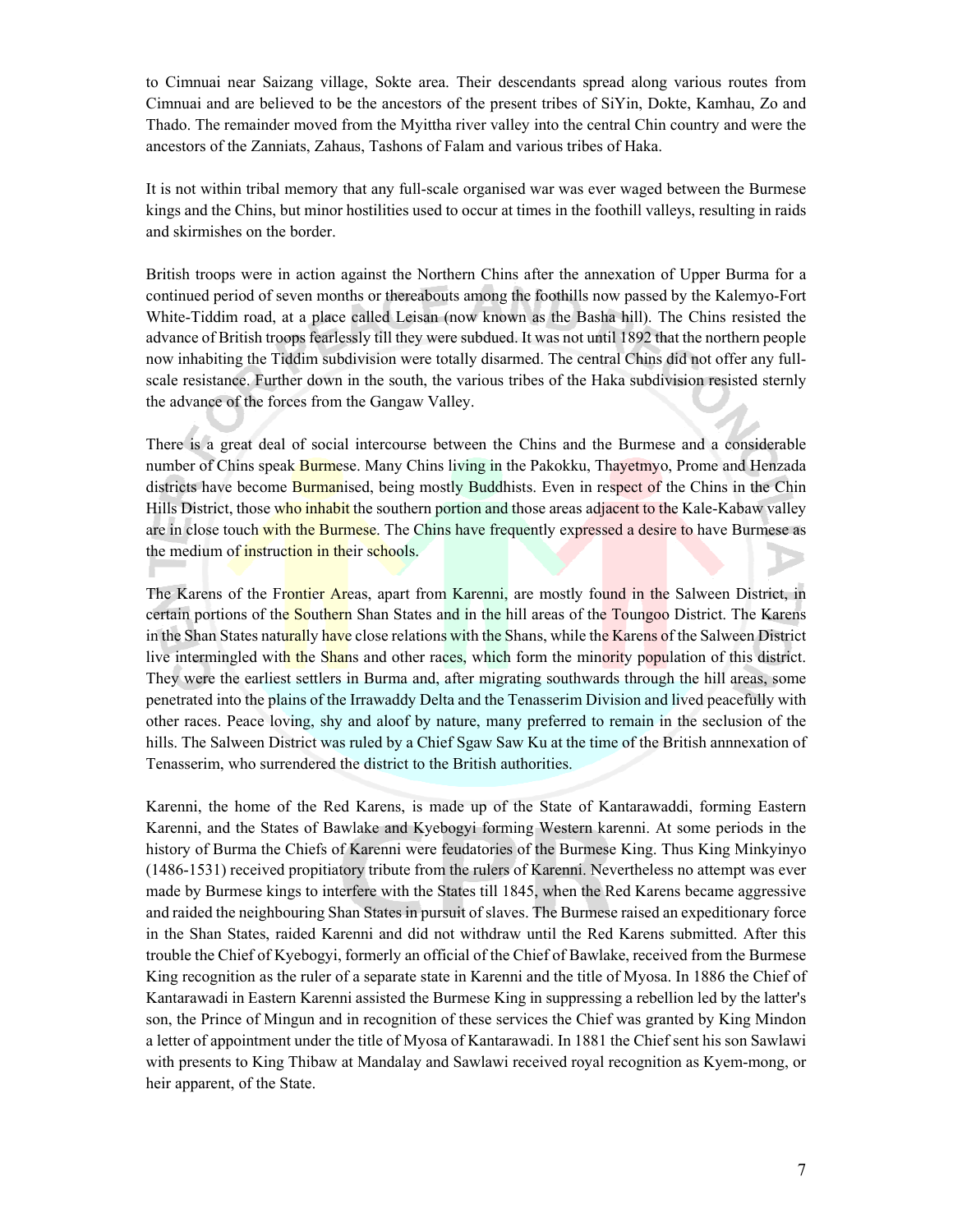A Burmese outpost was established at Loikaw in 1872 and another at Nammakon in 1873, but the latter was withdrawn in 1876 on the representation of the British Government.

In 1875 the independence of Western Karenni was guaranteed as follows, by an agreement between the British and the Burmese Governments:- "It is hereby agreed between the British and Burmese Governments that the State of Western Karenni shall remain separate and independent, and that no sovereignty or governing authority of any description shall be claimed or exercised over that State."

After the annexation of Upper Burma in 1886 the British, in view of the Agreement of 1875, left Western Karenni alone for some time. An attempt made in 1887 by the British to secure the peaceful submission of the Myosa of Kantarawaddi in Eastern Karenni was unsuccessful and in 1888 the Myosa even raided the Shan State of Mawkmai which had accepted British suzerainty. A British force despatched to Karenni in December of the same year subjugated the State. The Myosa was deposed and his son Sawlawi, the Kyem-mong was elected by the people Chief of Kantarawadi and subsequently confirmed by the British authorities as Myosa under a sanad or patent of appointment in the same terms as Chiefs of Shan States. The status of the Myosa was later raised to that of Sawbwa.

In 1892 the Chiefs of Western Karenni, of whom there were four at the time, nominally independent, were formally recognised as feudatories by the Government of India and were preented with sanads appointing them Myosas on terms similar to the Myosa of Kantarawadi. These four states were later reduced to the present two by amalgamations.

The three Karenni States have never been annexed to the British Crown and have the status of feudatory states. The Chiefs, under the sanads recognising their appointment, are required, among other conditions, to pay an annual tribute and accept and act upon any advice given to them by the British political officer concerned.

#### **6. British Administration of Frontier Areas up to 1942.**

The strategic importance of the Frontier Areas as a buffer between an inland invader and the valleys of Burma proper prompted the British to extend their administration over these areas piecemeal, as necessity or opportunity arose, in the years following 1886. Local advances continued in the far north as late as 1940, when the head-hunting Naga tribes were first brought under some sort of administration.

From the late 19th century until the 1935 Government of Burma Act came into force in 1937 the form of administration in the Frontier Areas, other than the Shan States, did not materially change. They were ruled as part of Burma in the traditional manner by local chieftains under the general supervision and control of the Governor of Burma.

British administration of the Shan States up to 1942 may be divided into four periods. First, in 1888, leading Sawbwas were persuaded to accept the simple form of Sanad, one of the clauses in which required a Sawbwa to accept the guidance of the "Superintendent." The actual administration during the period 1886-1897 however was left in the hands of the Sawbwas. British advisers were attached to the Sawbwas of Hsipaw and Yaunghwe. This was the origin of the system of "Assistant Superintendents" in the Shan States.

The years 1897-1922 were marked by the introduction of local self-government in Burma and in the Lieutenant Governor's Council a Shan Sawbwa was a member throughout this period.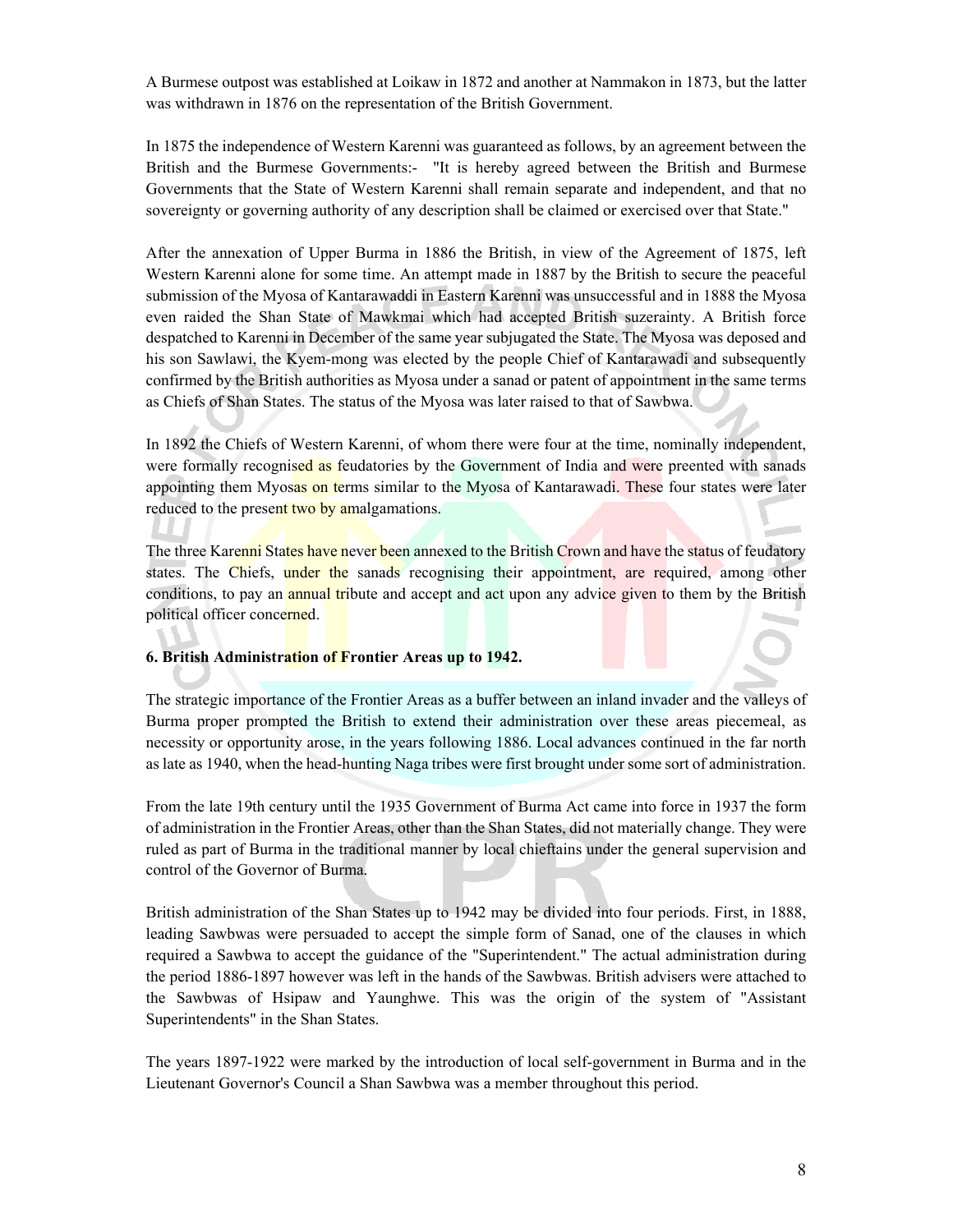The third period, 1922-1935, was an experimental one in federation. The federation of Northern and southern Shan States came into effect on 1st October, 1922, which was a year before the introduction of the dyarchical form of government in Burma. The Federal Council of Shan Chiefs, with a Commissioner as President, was introduced. Through this Council the Sawbwas expressed their views on federal and general matters, including the federal budget. The Burma Frontier Service came into being with the introduction of federation. Towards the end of this period suggestions were made for the creation of a Peoples' Council.

The fourth period, from 1935 to 1942, was marked by a series of reforms as a result of representations by Sawbwas to His Majesty's Government. A significant feature was the creation of a small Standing Committee of Council Chiefs composed of six representatives elected by the main Council. This Standing Committee had direct dealings with the Governor periodically. Thus federal subjects came under the general direction of the Council.

Although, however, the system of administration was different, the course of events forged a number of new links between the Frontier peoples and Burma during this period. Many trading centres sprang up in the valleys where Burmese, Indian and Chinese merchants settled and built up a considerable trade with the people of the nearby hills. By 1935 the population of these centres and the surrounding country had become rather more advanced than their neighbours in the hills.

The 1935 Act made allowances for the different stages of development in the different part of the Scheduled Areas by dividing them into less politically advanced regions, known as Part I areas, still to be administered by the Governor in his discretion, and the more politically advanced Part II areas, the administration of which was within the ministerial sphere, though the Governor had a special responsibility over these and could over-rule the decision of ministers in respect of these areas. A further division was made in **Part II b**etween the Constituency areas, which returned members to the Burma Legislature in Rangoon, and the Non-Constituency areas.

It was contemplated that, as Part II Areas continued to develop, they should in time be completely merged in Burma proper. The same course of development was open to Part I Areas. The Act allowed Part I Areas to become Part II Areas, as they matured, and Part II Areas to be merged in Ministerial Burma, but did not permit the reverse process in either case.

The 1935 Act remained in active operation until the Japanese invasion in 1942 and the process of closer association between Burma and the frontier Areas continued. The links between the two were not only commercial but also financial. For instance, Health, Education, and various other services were financed in part by the revenues of Burma, since all the Frontier Areas with the possible exception of the Federated Shan State were deficit.\* Moreover, Kachins, Chins and Karens had all come to regard service in the Burma Army and Police, both financed by Burma, as an important source of income.

By the time of the Japanese occupation in 1942, the situation was that the frontier peoples had begun to be accustomed to many amenities of which they had known nothing before 1886, and which they could not afford to maintain out of their own resources. Thus, both political and economic links had been strengthened between them and Burma since the British annexation of 1886. \*(The Shan States were self-supporting before the War, if the Shan States Federal Fund is taken into account. This Fund was created in 1922 and maintained by contributions from the States and from the funds of Burma and by receipts from minerals and forests. From 1937 the contribution from the central revenues of Burma was not a gift to finance a deficit, but a carefully calculated allotment of what was due to the States in consideration of revenue accruing to the Central Government from taxation of commercial activity in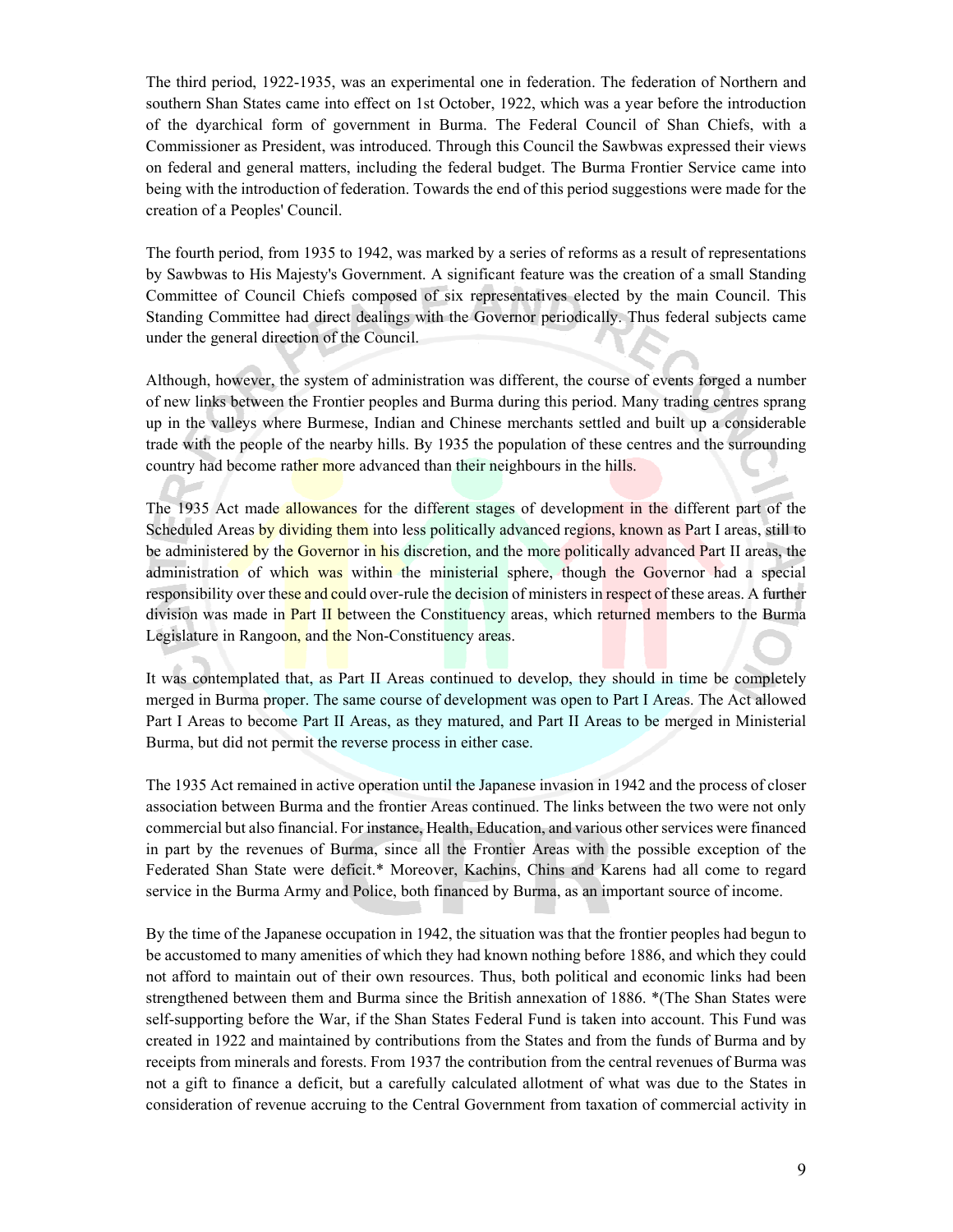their territories (e.g. the entire Petrol Tax accrued in the first place to central revenues, although much petrol was consumed by transport operating in the Shan States). The Fund has been in abeyance since 1941, but Articles 8 and 9 of the Panglong Agreement foreshadow its renewal.)

#### **7. British Re-occupation in 1945.**

After the British re-occupation in 1945, it soon became apparent that administration under the 1935 Act would not for long satisfy the political aspirations of Burma. Burmese nationalism had greatly increased both in strength and in the urgency of its demands, and a similar, though less marked, development had taken place among the frontier peoples, who were anxious to take into their own hands as soon as possible many of the powers formerly exercised by the British. It was realised that the time had come when the traditional methods of personal rule must be modified by the development of representative institutions, where they were in existence, and their creation where they were not. A start was made by enhancing the importance of the Village Councils that had, according to customary law, formerly advised the Chiefs in the exercise of their powers, and by fostering the growth of larger District and Domain Councils to which the villages could send representatives. A hierarchy of Councils with powers at first advisory and later executive was in fact envisaged. The process, however, was bound by its very nature to take time, and was, by early 1947, still at a comparatively rudimentary stage. As far as the Shan States were concerned the absorption in 1945 of the duties of the Commissioner, Federated Shan States, in those of the Director, Frontier Areas Administration, with headquarters in Rangoon, and the placing of the Federated Shan States under the charge of two Residents, constituted a reversion to the system of administration before 1925, when there was no separate Commissioner for the Shan States. This did away with the central executive within the Federated Shan States and the control over federal departments. The Sawbwas therefore formed their own Executive Council including the representatives of the people.

At the same time, the more enlightened leaders of the frontier peoples realized that they were economically as well as politically less advanced than Burma proper. They depended on Burma to supplement the inadequate local production even of their staple foodstuff, rice, and, outside the Shan States, the sparsity of population and difficulty of communications were serious obstacles to development. They appreciated the fact that, in order to achieve a higher standard of living, they needed a measure of outside assistance which would have to come from either Britain or Burma, and that, in the conditions of the modern world, they had certain common interests with Burma which precluded a continuance of the pre-war arrangements for entirely separate administrations. Nonetheless, the historical fact that the frontier peoples had never been interfered with in their internal affairs was not forgotten, and the desire for a large measure of autonomy was almost universal.

Various contacts between Burmese and frontier political leaders took place during 1945 and 1946, and progress towards mutual understanding was made. In January, 1947, when the London Agreement cleared the way for the speedy creation of a new constitution for Burma, the problem of relations between the Frontier Areas and Burma acquired a new urgency. The Agreement, moreover, gave a clear indication of the most desirable solution to the problem, by proclaiming that it was the agreed objective of both H.M.G. and the Government of Burma "to achieve the early unification of the Frontier Areas and Ministerial Burma with the free consent of the inhabitants of those areas."

In February, 1947, leaders and representatives of the majority of the frontier peoples met members of the Burma Executive Council at Panglong, in pursuance of the terms of paragraph 8(b) of the London Agreement, and agreed on a form of association during the interim period until the new constitution came into force.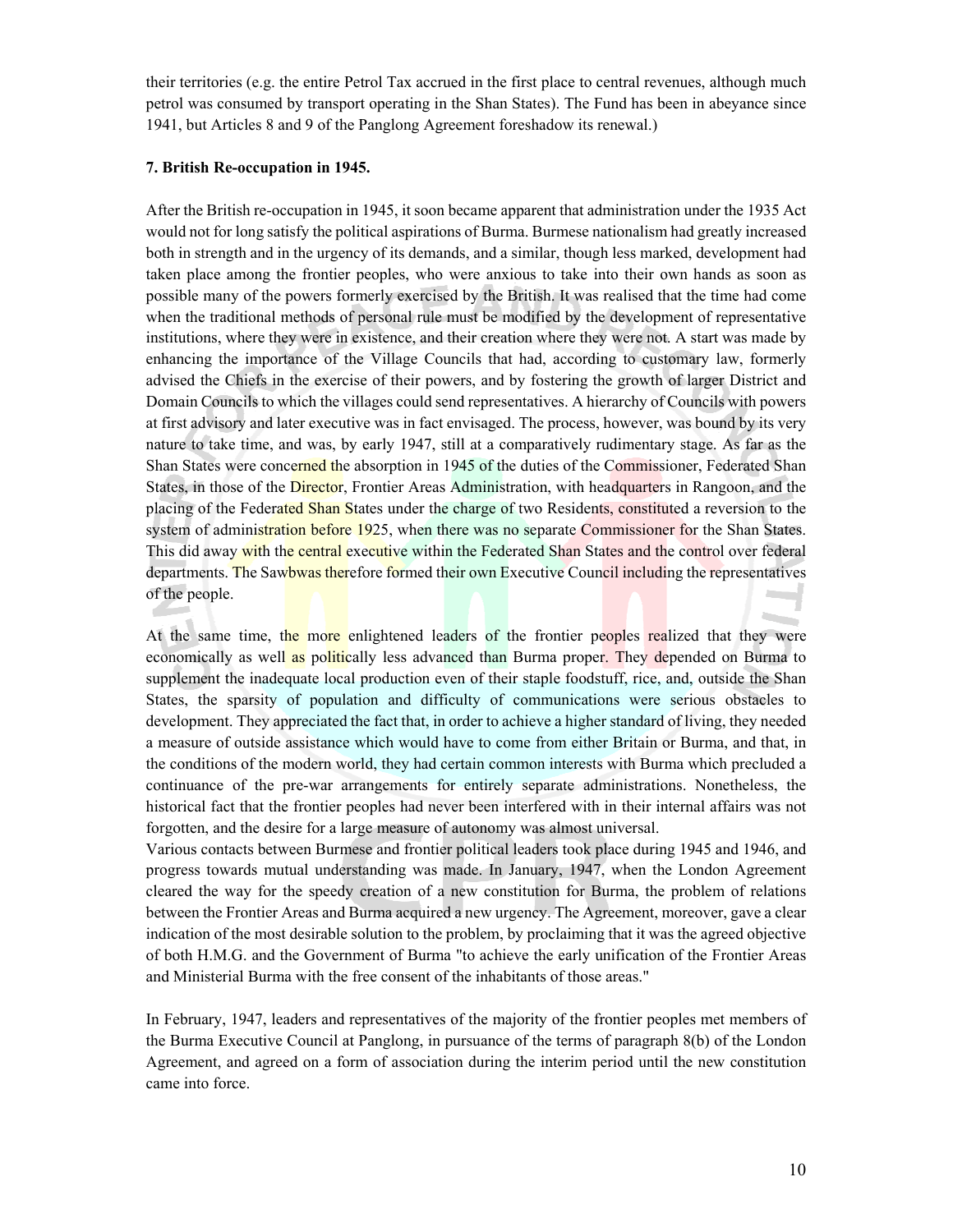#### **8. The Panglong Agreement (Referred to Appendix "D")**

#### **9. Limitations of Panglong Agreement.**

When the Committee began its investigation, the Panglong Agreement had not been accepted by all the frontier peoples. The Shans, Kachins and Chins had ratified it, and their actions may be assumed to cover the small racial units within their areas. The Karens, however, of the Salween District and the Karenni States, who were not represented by delegates at Panglong, were not parties to the Agreement. Others who were not present and whose adherence could not be taken for granted were the Chins of the Arakan Hill Tracts, the Nagas and the Was. Such was the situation when the Frontier Areas Committee of Enquiry began its work. FORK.<br> **CHAPTER II. THE WORK OF THE COMMITTEE.** 

#### **1. Composition of the Committee.**

The Members of the Committee were:-

Chairman:

Mr. D. R. Rees-Williams, M.P.

Burma Members:

The Hon. U Tin Tut, C.B.E.

Member without portfolio of Executive Council.

**Frontier Areas Members:** 

The Hon. Sawbwa of Mongpawn(Shan),

Counsellor to H.E. the Governor for the Frontier Areas, and Member of Executive Council.

Thakin Nu, Vice-President, A.F.P.F.L.

Sima Hsinwa Nawng (Kachin), Deputy Counsellor.

U Khin Maung Gale, A.F.P.F.L

U Vum Ko Hau (Chin), Deputy Counsellor.

Saw Myint Thein, Karen Youth's Organization.

Saw Sankey, Karen National Union.

Secretariat:

 Mr.W.B.J.Ledwidge, Burma Office, Secretariat. U Tun Pe, B.Fr.S., Joint Secretary. Major Shan Lone, O.B.E., M.C., B.Fr.S., Assistant Secretary.

Saw Myint Thein joined the Committee when it moved to Maymyo, in place of the Hon'ble U Kyaw Nyein, Home Member, who was a member in Rangoon, but was forced to resign owing to pressure of other work.

#### **2. Programme of the Committee.**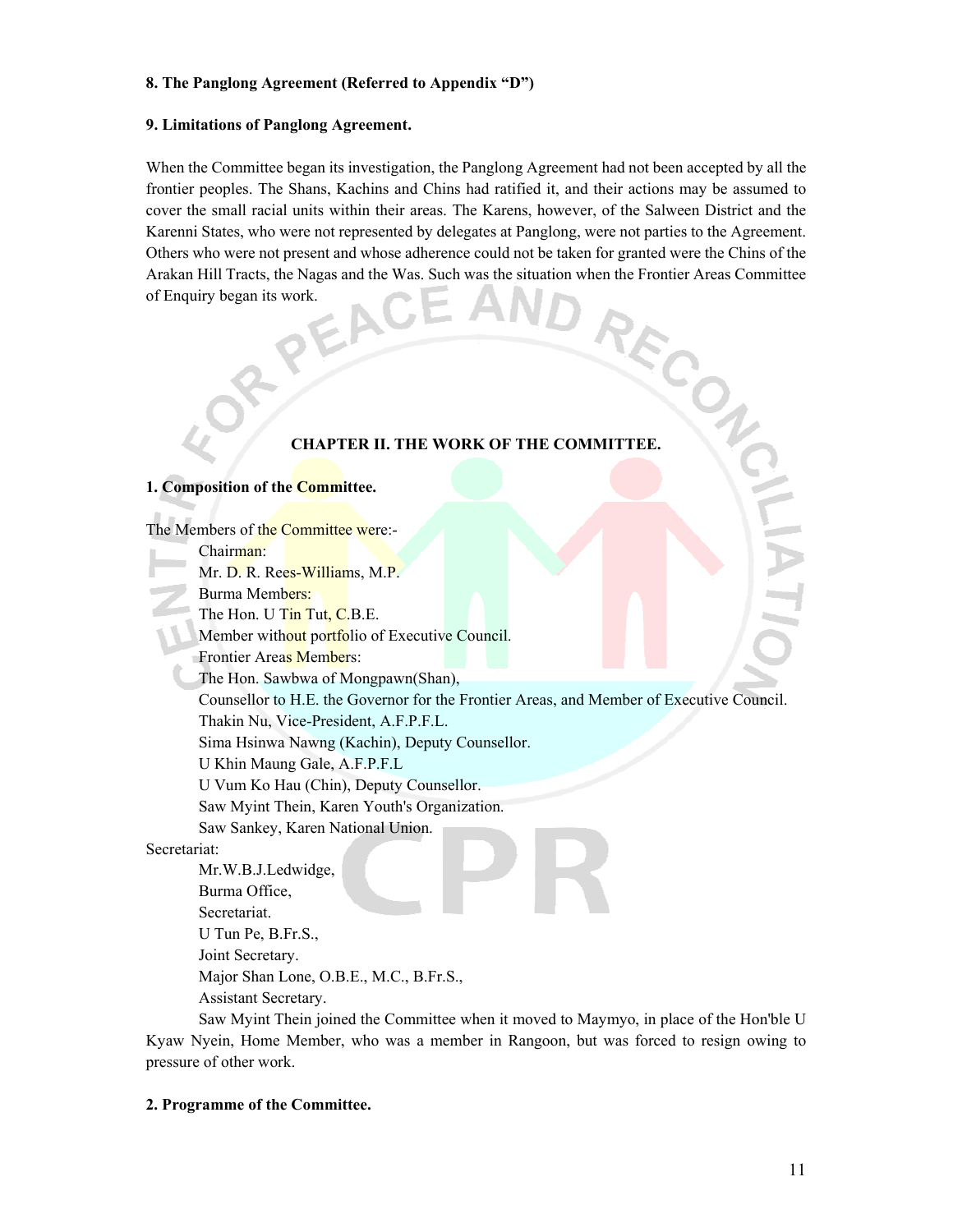It was clear that, in order to arrive at a solution, the Committee must hear the evidence of all interested parties. Witnesses from every one of the Frontier Areas were therefore invited to testify before the Committee. The selection of the main body of witnesses was carried out by the Councils in each area; but it was also announced that any individual or organization who was dissatisfied with the selected list of witnesses might apply to the Committee for a separate interview. A number of requests of this kind were received and all were accepted.

It was decided that witnesses from the Arakan Hill Tracts and the Salween District should be heard at Rangoon, and that those from the other Frontier Areas should be heard at Maymyo, which was more accessible to them. The possibility of the Committee establishing its headquarters in every area in turn in order to interview witnesses locally was considered, but rejected because of shortage of time and transport, and administrative difficulties.

The Committee further decided that all meetings should be held in private and that the Chairman together with two Members each from Burma and the Frontier Areas should constitute a quorum.

It was agreed that Advisers to Members should be allowed to attend all meetings but should not participate in the discussions. Advisers who attended were:-

1. Sao Boon Waat, Political Secretary to the Hon. Sawbwa of Mongpawn.

2. Labang Grong, Adviser to Sima Hsinwa Nawng.

3. U Thong Chin Tang, B.Fr.S., Adviser to U Vum Ko Hau.

The Hon. U Kyaw Nyein, who resigned from the Committee when it left Rangoon, was also permitted to attend certain meetings in Maymyo as an observer.

**3. Preliminary Tour.** 

The Chairman, accompanied by the Hon'ble Sawbwa of Mongpawn, the Hon'ble U Tin Tut and U Khin Maung Gale, made a brief Preliminary tour of Kachin, Shan and Karen country from 7th to 17th March, 1947, and held informal meetings with local notabilities. Their programme was as follows:-

7<sup>th</sup> March- Rangoon to Myitkyina by air.

9<sup>th</sup> March- Myitkyina to Bhamo by road.

10<sup>th</sup> March- Bhamo to Lashio by road.

 $12<sup>th</sup>$  March- Lashio to Loilem by road.

13<sup>th</sup> March- Loilem to Taunggyi by road.

14<sup>th</sup> March- Taunggyi to Loikaw by road.

15<sup>th</sup> March- Loikaw to Mawchi by road.

16<sup>th</sup> March- Mawchi to Toungoo by road.

17<sup>th</sup> March- Toungoo to Rangoon by road.

The Hon'ble U Tin Tut and U Khin Maung Gale left the party at Lashio to return to Rangoon by way of Mandalay and Meiktila.

#### **4. Meeting in Rangoon.**

The Committee held is first formal meting in Rangoon on 18th March, 1947, and then proceeded to hear witnesses as follows:

19<sup>th</sup> March- Director, Frontier Areas Administration (for factual evidence relation to Salween District). Salween District witnesses.

21<sup>st</sup> March- Saw Marshall Shwin, President of Shwegyin Karen Association.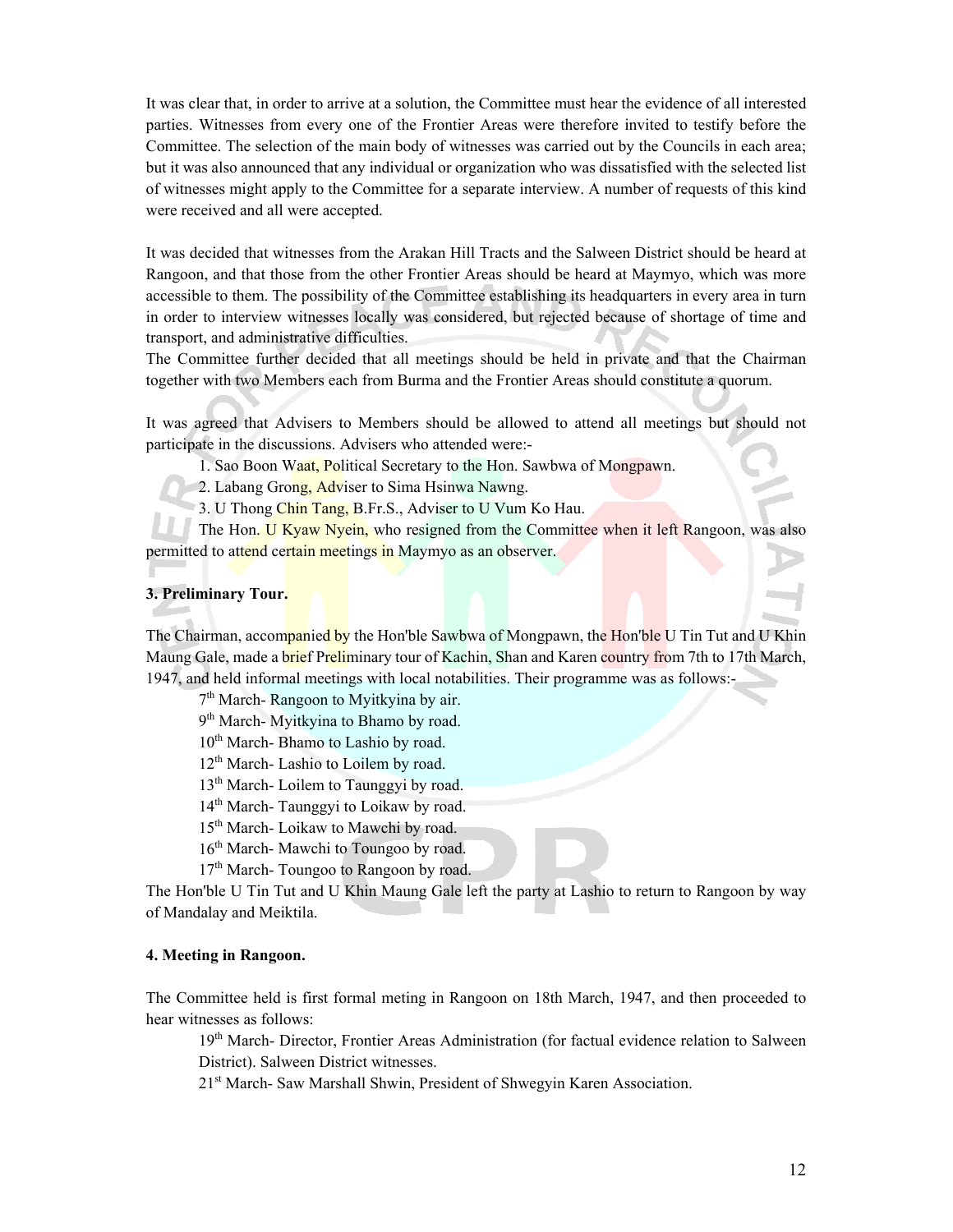22<sup>nd</sup> March- Director, Frontier Areas Administration (for factual evidence on natural resources of Frontier Areas).

24<sup>th</sup> March- Arakan Hill Tracts witnesses.

26th March- Karen Youths' Organisation witnesses.

#### **5. Meeting in Maymyo.**

On 27th March, 1947, the Committee moved to Maymyo, and resumed hearings in accordance with the following programme:-

ECON

11th April- Witnesses from:-

(a) Shan States Peoples' Freedom Congress.

(b) Kalaw, Taunggyi and Lashio Notified Areas, and Loilem.

(c) Northern Wa States.

(d) Kokang State.

12<sup>th</sup> April- Witnesses from:-

(a) Southern Wa States.

(b) North Hsenwi State.

(c) South Hsenwi State.

(d) Taungpeng State.

14<sup>th</sup> April- Witnesses from:-

(a) Karenni States.

(b) Mongmit and Kengtung States.

(c) Papun United Karen Organisation.

(a) Natelini states.<br>
(b) Mongmit and Ke<br>
(c) Papun United Ka<br>
16<sup>th</sup> April- Witnesses from:<br>
(a) Myitkyina and B

(a) Mvitkyina and Bhamo Council Kachins.

(b) Hkamti Long Shans.

(c) Kachin Youths' League.

(d) Jingpaw National Modern Civilisation Development Association.

(e) Northern Hsenwi- Mongmit Kachins.

(f) Army Kachins.

(g) Frontier Constabulary Kachins.

(h) Nepali Association, Myitkyina.

17<sup>th</sup> April- Witnesses from:-

(a) Karen National Union.

(b) Bhamo A.F.P.F.L.

19<sup>th</sup> April- Witnesses form:-

(a) Falam Chins.

(b) Haka Chins.

(c) Tiddim Chins.

(d) Chin Pensioners' Association.

(e) Kanpetlet Chins.

(f) Somra Tract (Part I Area) Chins.

(g) Thaungdut State (Part I Area) Chins.

(h) Singkaling Hkamti State (Part I Area) Shans.

(i) Homalin Subdivision (Part II Area) Burmanised Shans.

21st April- Witnesses from:-

(a) Supreme Council of United Hills Peoples.

(b) Shan Sawbwas.

(c) Other Southern Shan States.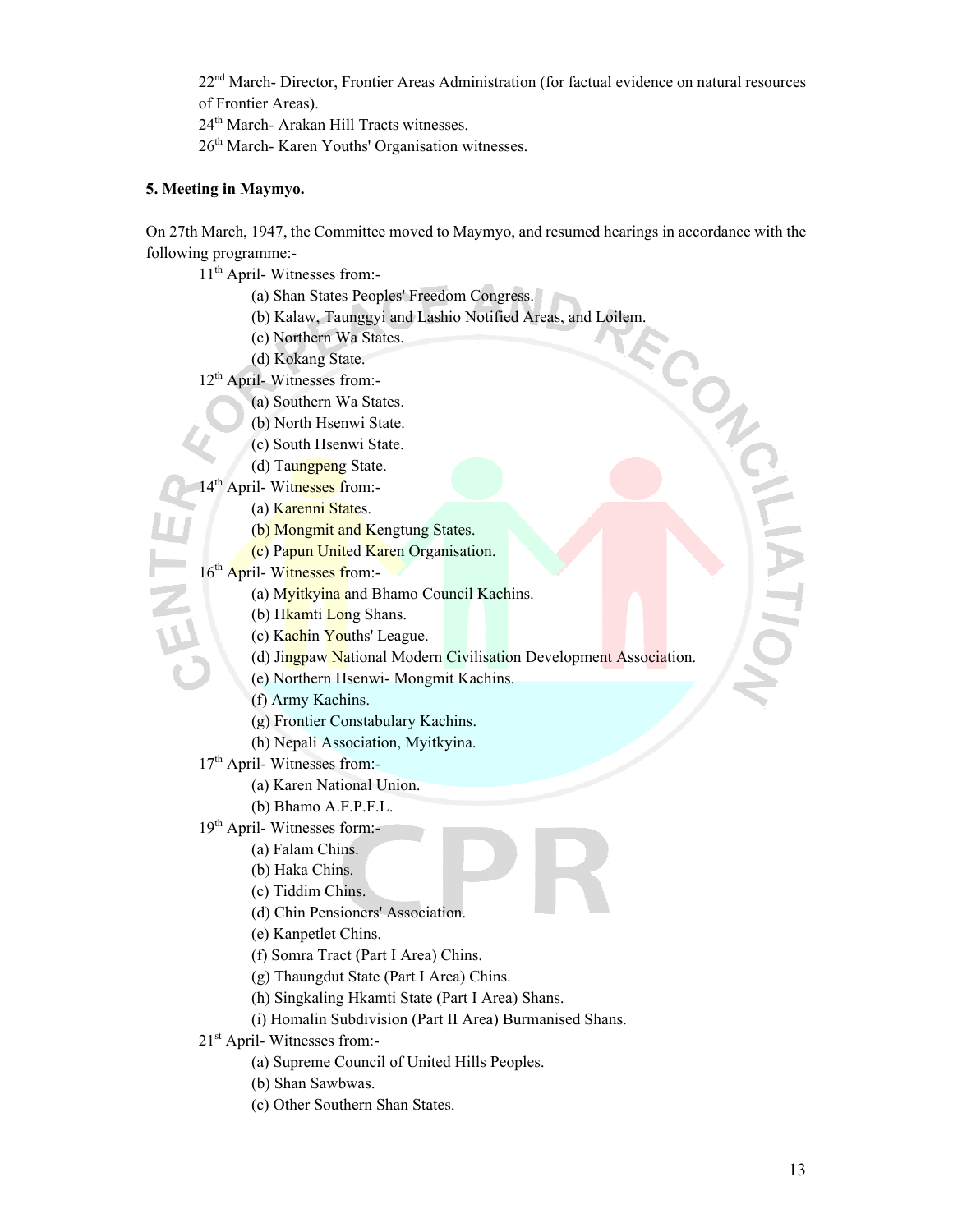(d) Tiddim and Kanpetlet Chins.

(e) Bhamo Part II Area Burman community.

#### **6. Preparation of Report.**

After completing the hearing of evidence, the Committee proceeded immediately to consideration of their Report. On 23rd April they agreed unanimously on the Recommendations and Observations contained in the following chapter and the Report was formally signed on 24th April. The Committee held a total of 24 meetings, 17 devoted to the hearing of evidence and seven to private deliberations.

#### **CHAPTER III. RECOMMENDATIONS AND OBSERVATIONS. PART I. GENERAL**

The terms of reference of the Committee appear to restrict us to enquire and report on the best method of associating the frontier peoples with the working out of the new constitution for Burma. We make these recommendations in Part II of this chapter. It, however, proved difficult in the course of our enquiry and in the examination of the witnesses who appeared before us to restrict the scope of our investigations strictly to the objective set out in our terms of reference. In the minds of many of the witnesses from the Frontier Areas the question of participation in the work of the Constituent Assembly is inextricably intertwined with the question of the future of the frontier peoples under the new constitution, and indeed, they appear to view the two questions as different facets of a single great problem. Our tours and our enquiry have also given this Committee unprecedented opportunities of contact with and insight into the minds of the frontier peoples. We would, therefore, be failing in our duty if we were to refrain from adding to our recommendations a summary of the salient features that emerge from the evidence on the second question and if we did not add to these certain observations which may be of assistance to the Constituent Assembly when it deals with the difficult problem of framing a constitution for the whole of Burma. These observations will be found in Part III of this chapter.

#### **PART II. THE CONSTITUENTY ASSEMBLY.**

(1) With the exception of the unfederated Shan States of Taungdut and Singkaling Hkamti, all the witnesses before us expressed without hesitation the desire that representatives of their States or local areas should take part in the work of the Constituent Assembly, the members of which, in respect of such portions of ministerial Burma as enjoy rights of representation in the Legislature under the 1935 Act, have already been elected. We recommend accordingly that their wishes be met and that the following areas be given representation in the Constituent Assembly:-

The Federated Shan States, including Kokang and Mongpai.

The Kachin Hills.

The Chin Hills with the Arakan Hill Tracts.

The Karenni States.

The Somra Tract.

The Salween District.

The Homalin Subdivision.

We have grouped Kokang with the Federated Shan States though its de jure position is not quite clear. We have, however, ascertained from the Federated Shan States that one of the seats to be allocated to them for the Constituent Assembly will be given to a representative of Kokang. We have grouped the Arakan Hill Tracts with the Chin Hills, as the witnesses from the former area have shown a clear desire to be associated with the Chins of the Chin Hills, and we have ascertained that one of the seats to be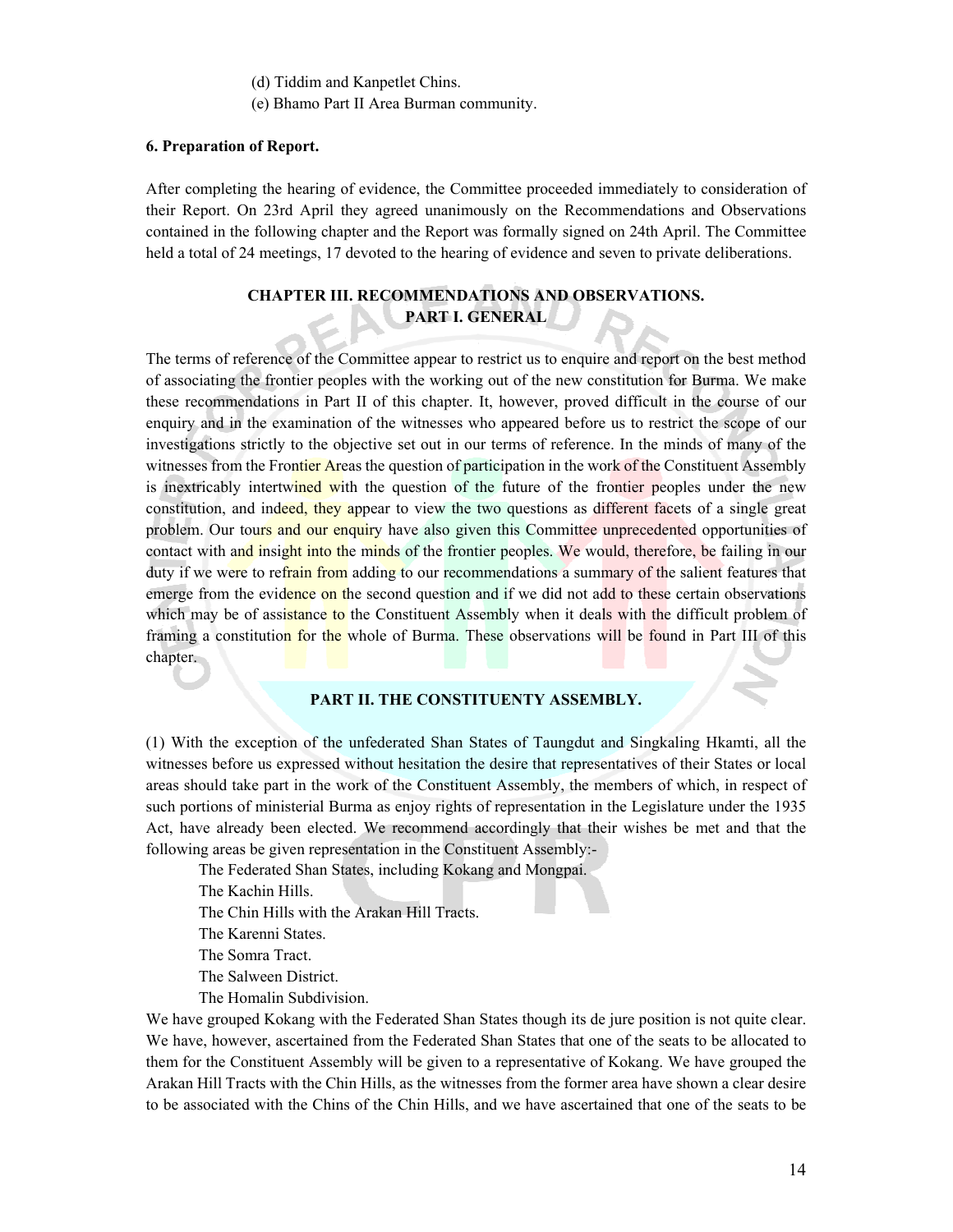allocated to the Chin Hills will be given to the Arakan HillTracts. Witnesses from the States of Thaungdut and Singkaling Hkamti not only expressed a desire to be incorporated in ministerial Burma but stated that they are prepared to accept whatever future constitution is drawn up by the Burmese. We found it impracticable to procure witnesses from the Naga Hills and the Wa States, but we have no hesitation in recommending that representatives need not be sought from these areas for the Constituent Assembly on account of the primitive nature of their civilisation and the impossibility of their finding persons who will be able to assist in the drawing up of Burma's future constitution.

(2) We have found the question of determining the number of seats to be allocated to the Frontier Areas in the Constituent Assembly one of considerable difficulty. Strictly on a population basis they would be entitled to a maximum of some 35 seats as against the 210 seats allocated to the constituency areas of ministerial Burma. But some consideration is due to the fact that, though the population of Frontier Areas is only one-sixth of the population of ministerial Burma, in point of area they constitute some 47 per cent. of the whole of Burma, and also to the fact that many parts of the Frontier Areas are subdivided into numerous States or tribal areas and that too small a number may impede a satisfactory division of seats within the same territorial unit. Thirdly, there are small units which, though they may not be entitled to one seat each on a population basis, cannot be given less than one member if they are to be represented at all. We accordingly recommend that the Frontier Areas (by which we mean here the areas set out in Part I of Schedule II of the Government of Burma Act, 1935) and the Karenni States be allocated 44 seats and that the Homalin Subdivision, a Part II non-constituency are in the same Schedule, be allocated one seat.

|         |                         | In regard to the distribution of the seats our recommendations are as below:- |  |               |  |
|---------|-------------------------|-------------------------------------------------------------------------------|--|---------------|--|
|         |                         | Federated Shan States (incluting Kokang and Mongpai)                          |  | 26            |  |
|         | The Kachin Hills        |                                                                               |  |               |  |
|         |                         | The Chin Hills with the Arakan Hill Tracts                                    |  | $\mathfrak b$ |  |
| Karenni |                         |                                                                               |  |               |  |
|         |                         |                                                                               |  | 41            |  |
|         | The Salween District    |                                                                               |  |               |  |
|         | The Somra Tract         |                                                                               |  |               |  |
|         | The Homalin Subdivision |                                                                               |  |               |  |
|         |                         |                                                                               |  |               |  |

We have shown in the above table the Salween District, the Somra tract and the Homalin Subdivision in a separate compartment for convenience, as witnesses from these areas expressed a desire for their incorporation in ministerial Burma.

(3) The physical difficulties of travel in the Frontier Areas, the unfamiliarity of their peoples with the system of expressing their will through the ballot box and the limiting factor of time preclude us from recommending for the Frontier Areas elections to the Constituent Assembly the method of electoral rolls and the ballot box, and, indeed, with the exception of a small section of the witnesses from the Chin Hills, every witness before us to whom the question was put replied in fact that full-dress elections are impracticable. Simpler and quicker measures are essential and for the Federated Shan States we recommend that the Council of Shan States should form the electoral body for returning the members for these States to the Constituent Assembly. This Council is a representative body, half of which consists of representatives of the Shan Sawbwas and the other half of representatives of the people of these States. There are no bodies of a sufficiently representative nature in the other Frontier Areas and we make the following recommendations after taking due account of the local conditions:-

(i) For the Kachin Hills we recommend that the electoral body should consist of the members of the District Council, the members of the subdivisional or domain councils, the duwa in charge of each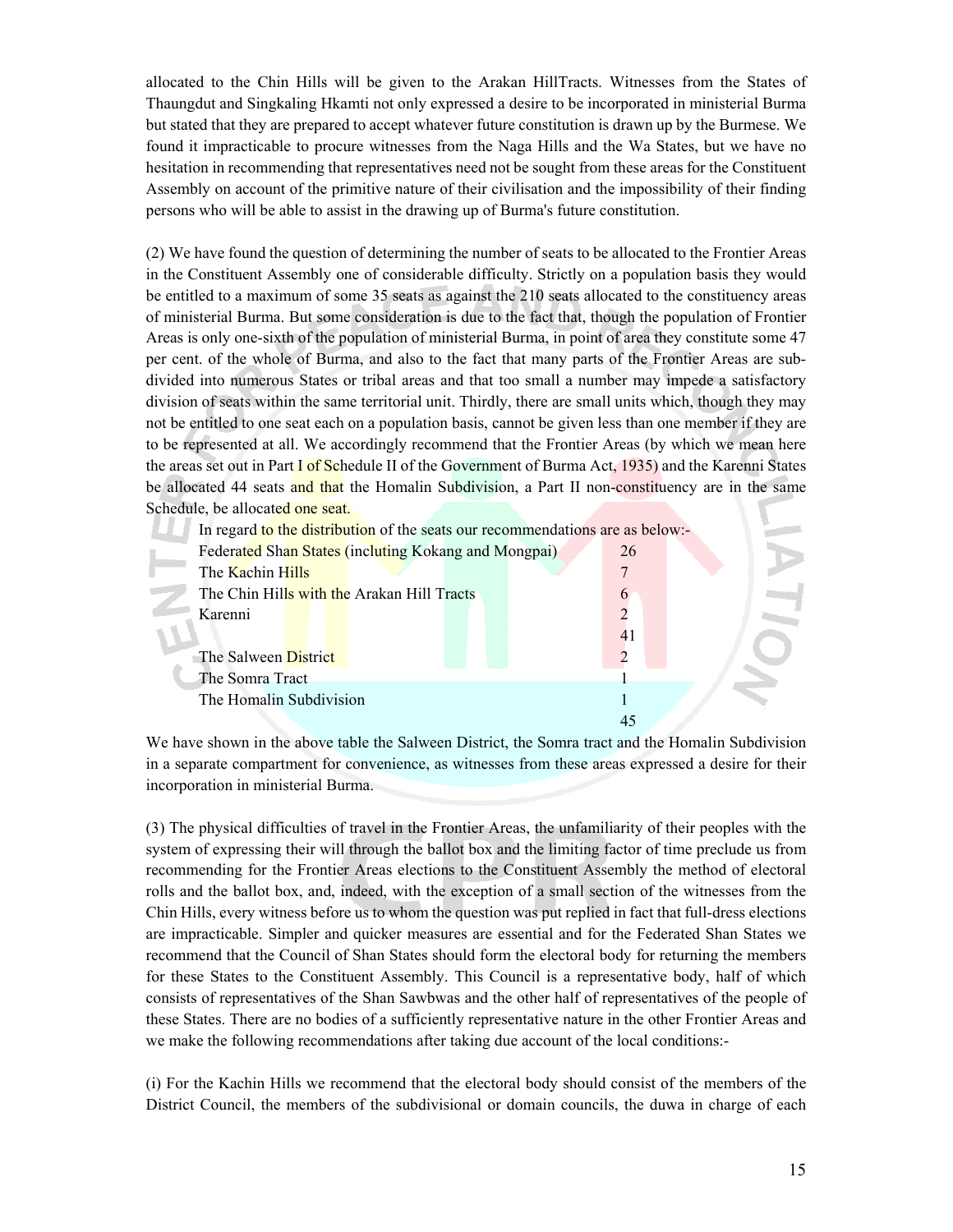administrative unit and a peoples' representative from each such unit. The peoples' representative should further be elected at a mass meeting of the members of such unit.

(ii) For the Chin Hills we recommend that one representative be elected in the Arakan Hill Tracts by a mass meeting, one be elected at a mass meeting in the Kanpetlet subdivision and the remainder be elected at a joint mass meeting of the residents of the remaining sudivisions, all these meetings to be held in such manner as may be approved by the Deputy Counsellor in charge of the Chin Hills.

(iii) For the Karenni States we recommend that the chiefs or administrators of the three States may be asked to consult the wishes of their peoples and to nominate jointly the representatives for the Constituent Assembly.

(iv) For the Salween District we recommend that the representatives be selected by a mass meeting to be convened in such manner as many be approved by the Hon'ble Counsellor in charge of the Frontier Areas.

(v) For the Somra tract and the Homalin Subdivision we recommend that the representatives be selected at mass meetings to be convened by the principal civil officer administering each area.

(4) We commend that the Frontier Areas members of the Constituent Assembly should have the same status in the Assembly as members elected from ministerial Burma and that they be entitled to participate fully in the deliberations of the Assembly and be eligible for places on such committees as the Assembly may appoint. We further recommend that the participation of representatives from various parts of the Frontier Areas in the work of the Constituent Assembly should not be regarded as committing them to union or federation with Burma. As a further protection to the Frontier Areas, we recommend that no proposal relating to the mode of government in the Federated Shan States, the Kachin Hills, the Chin Hills and the Karenni States shall be deemed to have been carried in the Constituent Assembly unless it has been voted for not only by a majority of the members of the Assembly present, but also by the majority of the members present of the unit concerned. Similarly, we recommend that no proposal relating to the constitution of a federated Burma shall be deemed to have been carried in the Constituent Assembly unless it has been voted for not only by the majority of the members of the Assembly present, but also by a majority of the members present of the Frontier Areas which will from states in the federation.

#### **PART III. OBSERVATIONS.**

#### **1. The Future of the Frontier Areas.**

The view of the witnesses from the Federated Shan States and from the Kachin Hills are strongly in favour of a federated Burma in which the Federated Shan States will form a state or unit and the Kachin Hills another. They desire the fullest possible autonomy for the states within the federation but agree that certain subjects of general scope should be entrusted to the federation. On the evidence tendered before us, representatives from the Chin Hills do not desire to federate the Chin Hills with Burma proper but prefer an amalgamation of their area with ministerial Burma, stipulating only that there should be no interference with their tribal customs and traditions and that their chieftains should be allowed to administer their tracts as at present. The Chin Hills would otherwise become one or more ordinary districts of Burma proper. On the day after they had tendered this evidence, the witnesses submitted a letter saying that they had not understood the point correctly and that they intended to say that the Chin Hills should form a separate state within a federated Burma. The only conclusion we can safely draw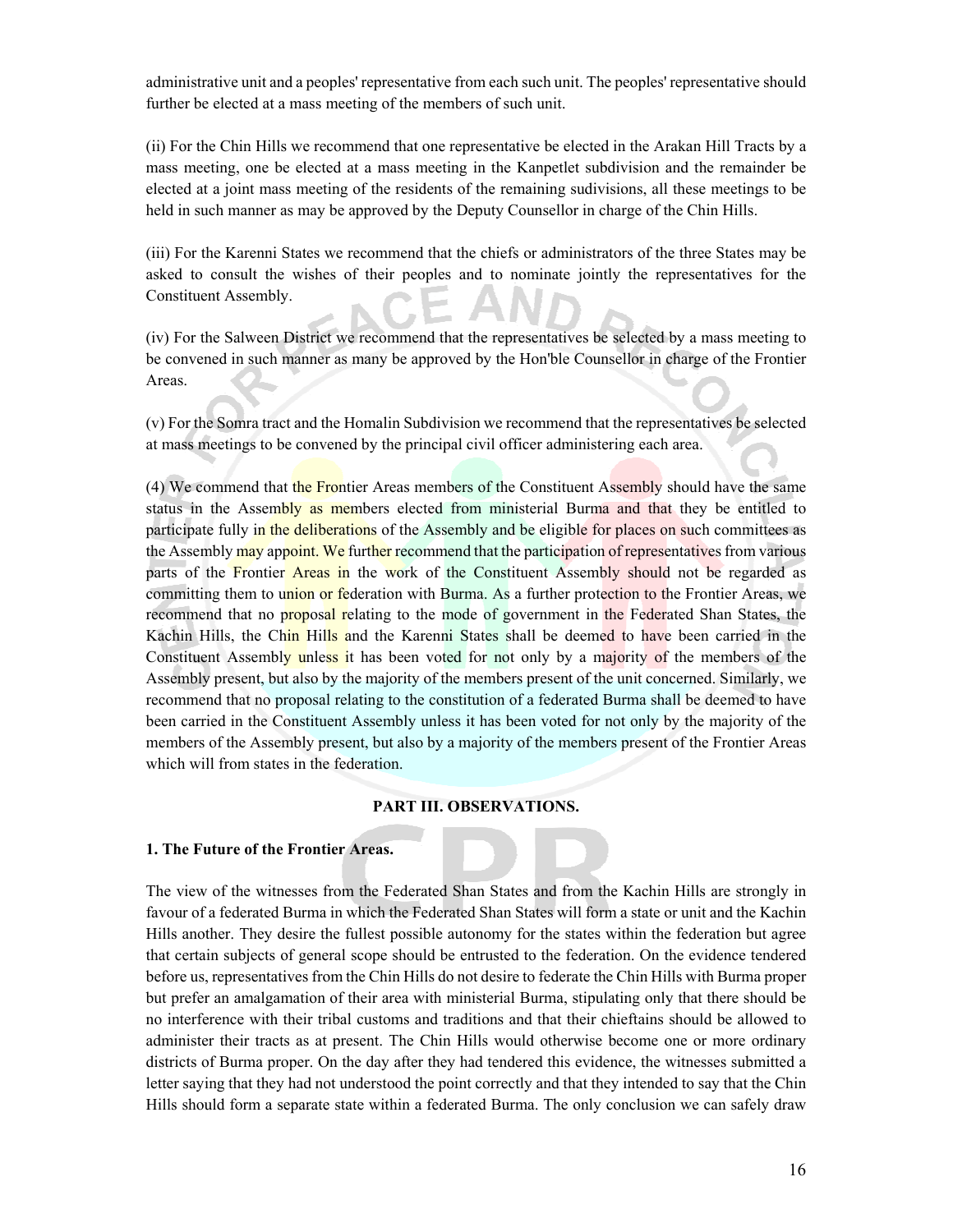is that the people of the Chin Hills are not yet in a position to come to a firm conclusion on this matter and that it will have to be left to their representatives in the Constituent Assembly to define their views precisely. The witnesses from the Arakan Hill Tracts, the majority population of which is Chin, expressed no independent views but desire to follow the lead of the Chin Hills people. The witnesses from the Somra Tract, Thaungdut, Singkaling Hkamti and the Homalin Subdivision expressed categorically the view that their areas should be incorporated in ministerial Burma and should be given the same constituency and other rights as other areas in Burma proper. The representatives from the Karenni States, while stating clearly that they wished to be represented in the Constituent Assembly, did not definitely commit themselves to any views in regard to the entry of the Karenni States into a federated Burma. A group of witnesses from the Salween District, appearing before us early in our meetings, expressed views in favour of forming a state within a Burma federation. Another group, appearing before us later, supported by a letter from the leaders of the first group, stated that, after further consideration at a mass meeting of the residents of the district, they now desire the incorporation of the district as a part of ministerial Burma.

The picture that emerges from this welter of evidence is that of a federated Burma, with the federated Shan States and the Kachin Hills as two constituent states and with the Karenni States possibly another, but with Burma proper enlarged by the possible incorporation of the Chin Hills, the probable incorporation of the Salween District and the elimination in respect of many of the Part II Scheduled areas of the political disabilities now suffered by them. These amalgamations should reduce the craziness of the patchwork quilt which the present administration of the Frontier Areas resembles.

#### **2. The Federal Council.**

With due reference to the difference in political experience between Burma proper and the Frontier Areas and between the Frontier Areas themselves, not to mention the present preponderating importance of Burma **proper, it** may be found inexpedient for the Constituent Assembly to attempt to draw up the constitution of a fully-fledged federation, even if the decision should be that the future political structure should be in federal form. The present circumstances may call for an elastic interim constitution establishing perhaps a Federal Council which will be somewhat on the lines of a Legislature, with such subjects as may be allocated to the federal sphere. The majority of the members of this council in equity be allocated to representatives of Burma proper in view of its present preponderating importance. But, in determining the number of seats to be allocated to the other states, we think that considerable weightage should be given, in order that these members should have a real share in the control of the federation. In assessing this weightage due account must, we think, be taken of the probability of party differences among the members from Burma proper.

#### **3. Future Development.**

In view of the fact that there exist differences in the stages of development between ministerial Burma and the Frontier Areas and between the Frontier Areas themselves, the Constituent Assembly may find it desirable to postpone the formation of a Federal Constitution on the lines adopted in other countries, till such time as the Frontier Areas become more developed. The Federal Council, when established by the Constituent Assembly, could then be elaborated into a Senate or a federal Legislature. We note in this connection the existence of a Supreme Council of the United Hill Peoples, representatives of which gave evidence before us, and which is at present a representative advisory body dealing with Shan States, Kachin Hills and Chin Hills affairs and which also hopes to be entrusted with Karenni affairs. We see scope for this Council playing a part of considerable importance in advising Frontier Area states in the proposed Burma federation on subjects which are within state jurisdiction and upon which joint action or a common doctrine is desirable.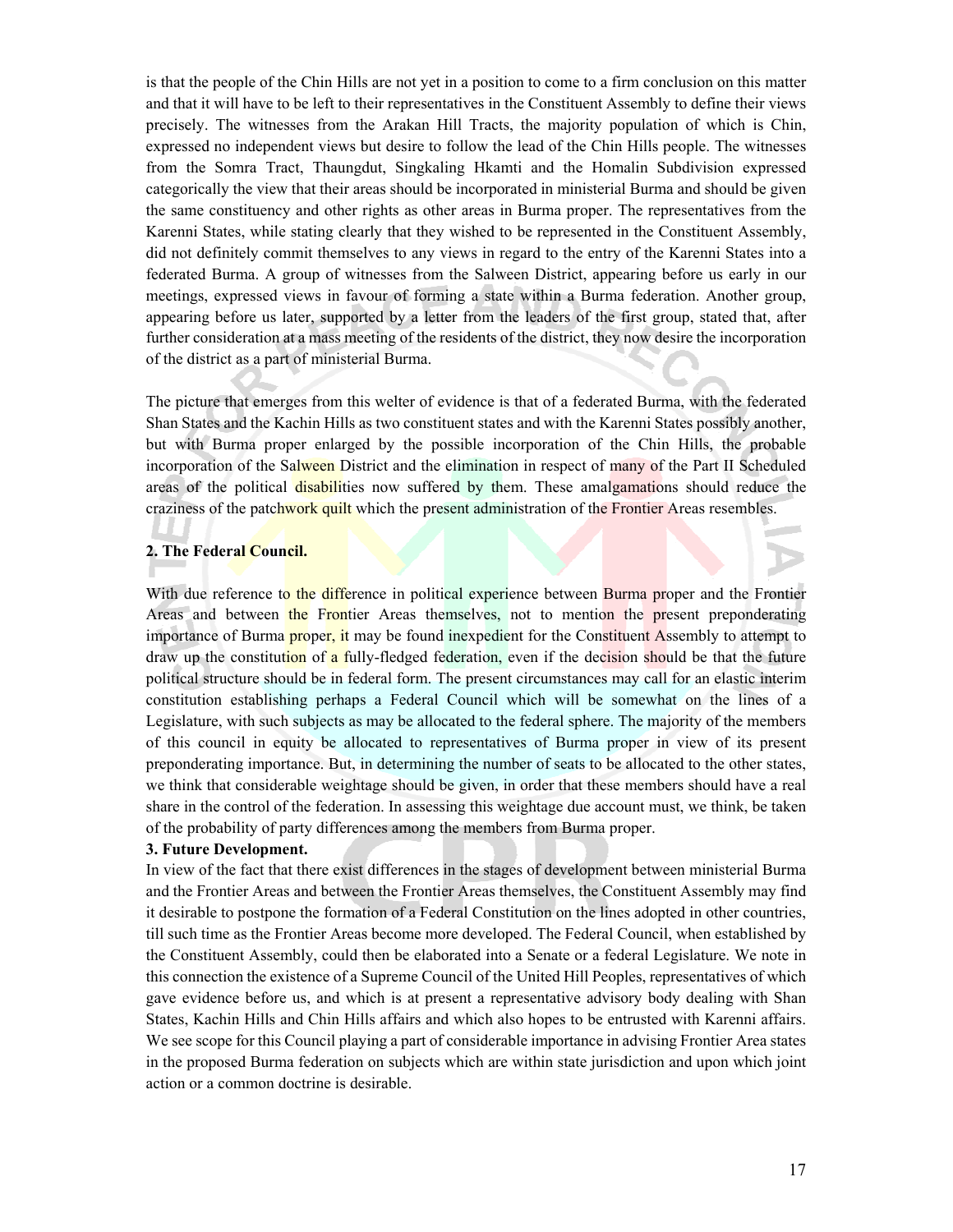#### **4. Common Subjects.**

The weight of opinion among the witnesses examined by us is that, if there should be a Burma federation, the federal organ should deal with the following subjects:-

- 1. External affairs.
- 2. Defence.
- 3. Post and telegraphs.
- 4. Communications.
- 5. Currency and coinage.
- 6. Customs.
- 7. Titles and honours.

There is danger that the anxiety of the constituent states for the fullest possible internal autonomy might lead to the constitution of a weak federal or central government which will be the government in Burma which deals with the outside world. It is not for us to make recommendations regarding federal subjects, but we see obvious omissions in the above list, which makes no mention of foreign trade or of interstate commerce or of federal finance.

#### **5. Right of Secession.**

The majority of the witnesses who favoured a federation of Burma asked for the right of secession by the states at any time. Few federal constitutions contain provision for the secession of states. It seems to us that, if any such right is to be contained in the federal constitution for Burma, it will have to be carefully limited and regulated.

#### **6. Constitutional Safeguards.**

The recommendations of the Constituent Assembly relating to the Frontier Areas should be incorporated in the Burma Constitution and in the appropriate Act of Parliament.

#### **7. Interim Arrangements.**

During the transitional period, the Shan Counsellor and the Deputy Counsellors for the Kachins and Chins should continue in office. The Frontier Areas Administration should also continue in this period under the control of the Counsellor and his Deputies. Where possible, administrative officers should be drawn from the indigenous peoples of the Frontier Areas.

#### **8. States and other Territorial Units.**

#### *(1) The Federated Shan States.*

(a) This federation should consist of the present States. The notified areas of Lashio, Taunggyi and Kalaw and the civil stations of Loilem and Loimwe should, for convenience in the administration of the federation, be incorporated in the respective States in which they are situated.

(b) Mongpai State should continue to be grouped with the three Karenni States for administrative purposes. Its political future should be decided by a Committee consisting of representatives of the Shan States Council, Mongpai and Karenni.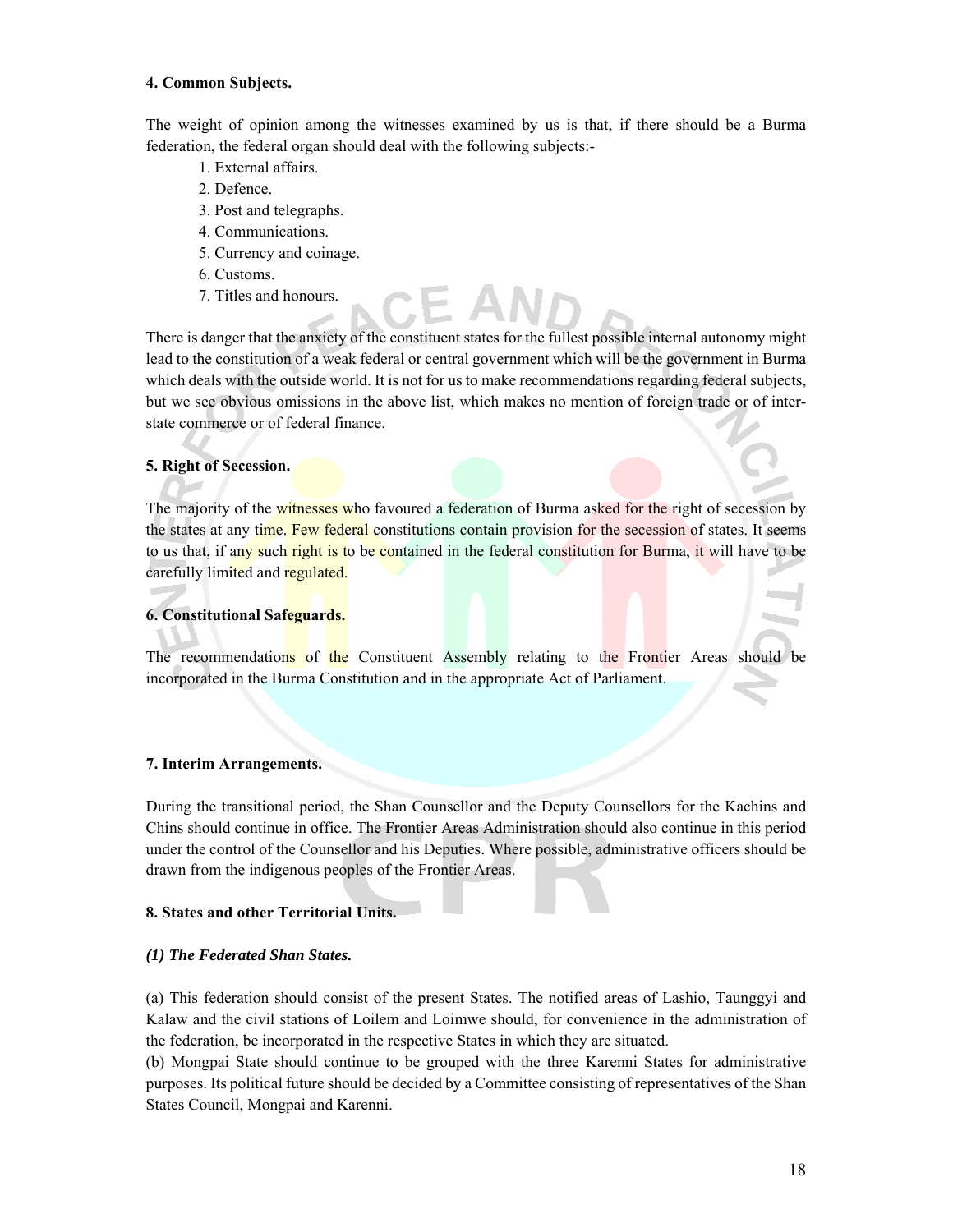(c) The Kokang State or Sub-State should remain as a Sub-State of North Hsenwi.

#### *(2) The Kachin Hills.*

If a Kachin State is to be established as a Constituent State in the Burma Federation, the question is whether the Part I and the Part II areas should be amalgamated to form the new administrative and economic unit. Evidence given by representatives of Part II areas in the Bhamo District indicated probable unwillingness on the part of the Burmese and the Shan-Burmese population of the Part II areas to be merged in the new State, particularly as some of these are constituency areas. We must leave the point to be settled by negotiations in the Constituent Assembly. We agree, however, that the Triangle should be included in the new State and also the Hkamti Long area. The Namwan Assigned Tract should also be included in the State, but this inclusion will not of course, as such, affect its position as an Assigned Tract. Kachin witnesses assured us that, if Part II areas should be united with Part I areas to form the new state, they would willingly guarantee the rights and privileges of the non-Kachin peoples and freedom to retain their own customs.

### *(3) The Chin Hills.*

In view of the doubt regarding the wishes of the people of the Chin Hills and of the Arakan Hill Tracts in regard to their political future, it must be left for negotiation and decision in the Constituent Assembly.

#### *(4) The Karenni States.*

The representatives of the Karenni States expressed a desire for some form of association with the other Frontier Areas. The exact form should be worked out in the Constituent Assembly. The future of Mongpai State has already been referred to in paragraph 8(1) (b) above.

#### *(5) The Salween District.*

Evidence from the second group of representatives of this district indicated the desire for incorporation ministerial Burma as an ordinary district, but with the rider that, wherever possible, administrative officers in the district should be Karens.

#### *(6) The Naga Hills.*

External government of some kind is, we think, still necessary in this area, till such time as its people are fit for administering their area as a state in the Burma federation or a unit in ministerial Burma. We have considered whether the Federal Council which was mentioned earlier in this report, might suitably be entrusted with the supervision of the administration of this area. We think, however, that, since the Homalin Subdivision, to which the Naga Hills adjoin, will be part of Burma proper, the Naga Hills administration might be supervised by the Government of Burma proper. At present Homalin is the headquarters of the Naga Hills District. In the meantime it is desirable that close liaison should be maintained by the Burma Government with the Government of Assam, which also has Nagas on its borders, in order that a common policy for the Nagas can be worked out and operated by these two authorities.

#### *(7) The Wa States.*